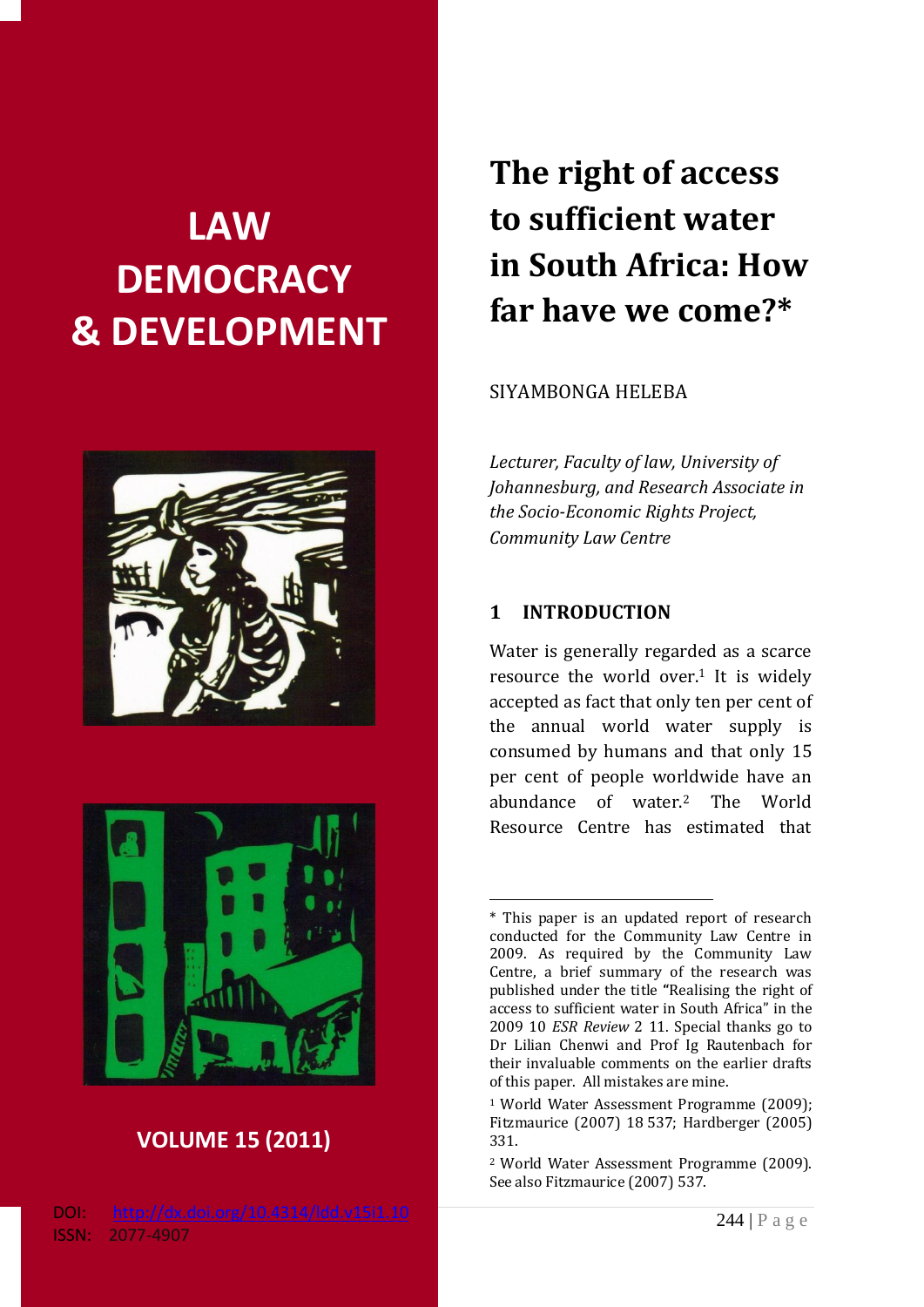41 per cent of the world's population, or 2.3 billion people, live under "water stress", which means the per capita water supply is less than  $1.7 \text{m}^3/\text{year}$  for these people.<sup>3</sup> It is further estimated that 1.1 billion people live without safe drinking water and 2.6 billion people do not have access to adequate sanitation, which often leads to health problems.<sup>4</sup> Over two million people die every year owing to lack of safe water.<sup>5</sup> Statistics also show that globally almost 6 000 children under the age of five die every day from waterrelated diseases.<sup>6</sup>

Water needs increase with population growth and demand may double by 2050. The International Water Management Institute identifies two forms of water scarcity: physical and economic. Physical water scarcity occurs when available resources cannot meet demand, including minimum environmental flow requirements.<sup>7</sup> Economic scarcity occurs "when there is a lack of investment in water or lack of human capacity to respond to growing water demand. Institutions frequently favour the needs of certain groups of people to the detriment of others (such as women). Economic scarcity also includes inequitable water distribution even where infrastructure is in place."<sup>8</sup>

The United Nations Committee on Economic, Social and Cultural Rights<sup>9</sup> has commented that water is a limited natural resource and a public good fundamental for life and health.<sup>10</sup> Furthermore, the right to water is indispensable for leading a life of human dignity. It also stated that water is a prerequisite for the realisation of other human rights.<sup>11</sup> Although South Africa has made great strides in the provision of this important natural resource, many poor and vulnerable South African inhabitants still lack access to sufficient water, and the little water that is available is not always of a quality suitable for drinking or personal hygiene.

This paper examines to what extent the South African government has met its obligation to provide access to sufficient water fit for human consumption. It also looks at recent judicial decisions on the right of access to sufficient water, where courts have not only found that the minimum quantity of water prescribed by national legislation is insufficient but have prescribed what a minimum quantity of water should be. Section 2 looks at United Nations treaty and regional law provisions on the right to or right of access to water and the relevant declarations. Section 3 looks at the South African

<sup>3</sup> As quoted by Fitzmaurice (2007) 537. Interestingly the more recent *3rd United Nations World Water Development Report: Water in a Changing World* published by the Word Water Assessment Programme, mentioned above, puts the figure of those living in arid and semi-arid parts of the world and who have little or no renewable water resources, slightly lower at just over 1 billion.

<sup>4</sup> Fitzmaurice (2007) 537.

<sup>5</sup> Hardberger (2005) 331.

<sup>6</sup> Fitzmaurice (2007) 537.

<sup>7</sup> International Water Management Institute (2007) 11-12.

<sup>8</sup> International Water Management Institute (2007) 7.

<sup>&</sup>lt;sup>9</sup> The Committee on ESCR exercises oversight over compliance with the International Covenant on Economic, Social and Cultural Rights of 1966.

<sup>10</sup> General Comment No 15 (2002) para 1.

<sup>11</sup> General Comment No 15 (2002) para 1.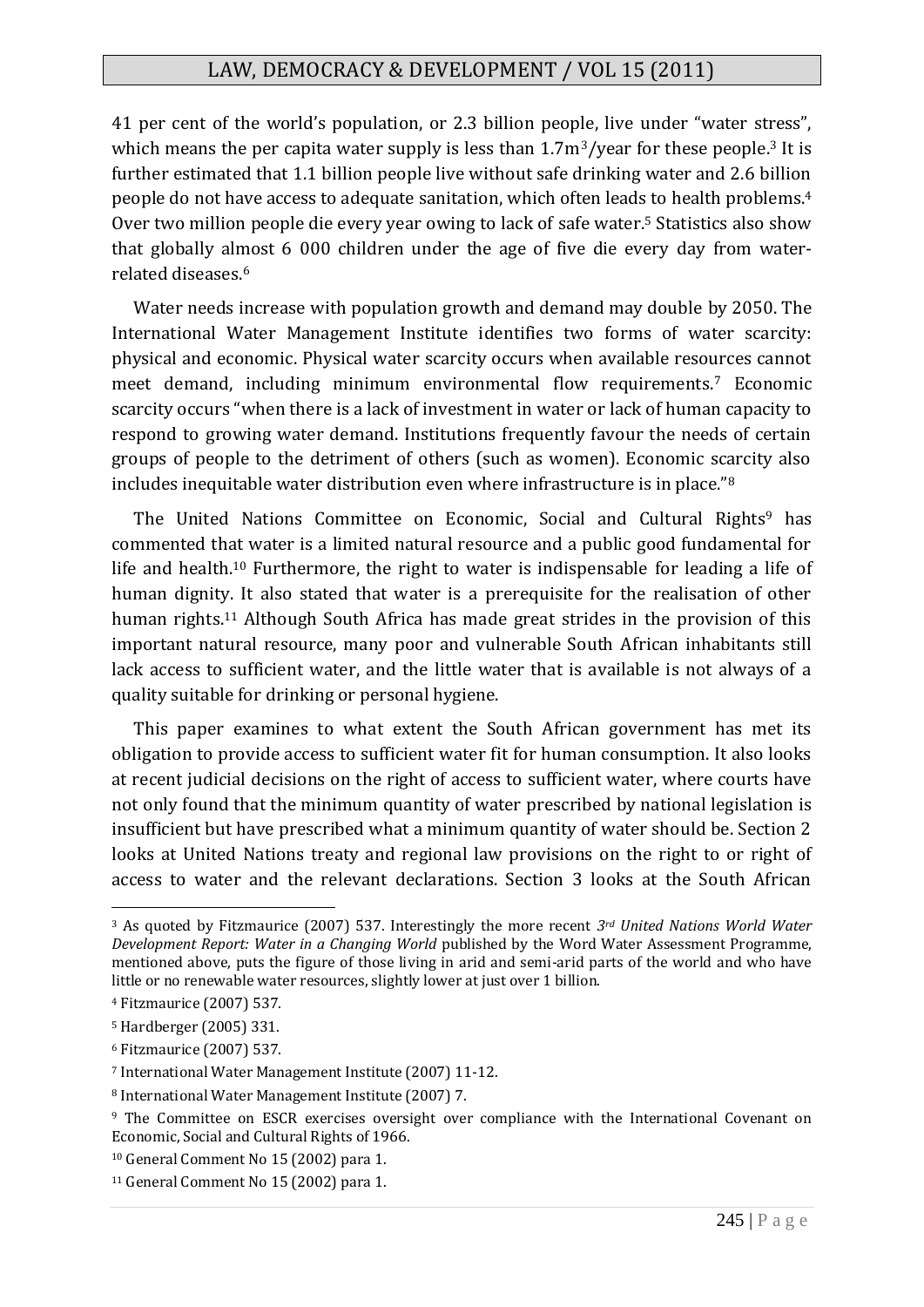constitutional and legislative provisions on right of access to water as well as relevant policies. This section also considers South Africa's obligation to provide access to sufficient water under the Constitution, as interpreted by the courts. Section 4 looks at the progress achieved in expanding access to water to poor citizens as well as the recent pronouncements by South African courts on the right of access to sufficient water in South Africa. Section 5 provides a brief analysis of the *Mazibuko* decisions on the right of access to sufficient water, discussed in section 4. Section 6 deals with challenges faced in providing access to water to poor South Africans, while section 7 provides some concluding remarks and suggests what should be done in South Africa in order to meet its obligation to ensure access to sufficient water for everyone.

#### **2 INTERNATIONAL LAW PROVISIONS ON THE RIGHT OF ACCESS TO WATER**

The Constitution of the Republic of South Africa of 1996 mandates reference to international law when interpreting certain parts of the Constitution. In particular, section 39(1)(*b*) obliges a court, tribunal or forum to consider international law "[w]hen interpreting the Bill of Rights." In *S v Makwanyane*<sup>12</sup> the Constitutional Court held that, in terms of the above section, "public international law" means both international law that is binding on South Africa and international law that is not binding on South Africa. The Court stressed that our courts are obliged to consider both "hard" and "soft" international law in their interpretation of the Bill of Rights.<sup>13</sup> The following section looks at treaties which implicitly and/or explicitly mention the right to water both at the international and regional level, as well as international conference pronouncements on the right to water.

#### **2.1 United Nations (UN) instruments (binding)**

The right to water is neither widely recognised at an international level nor explicitly provided for in key UN instruments such as the Universal Declaration of Human Rights (UDR),<sup>14</sup> the International Covenant on Economic, Social and Cultural Rights (ICESCR)<sup>15</sup> or the International Covenant on Civil and Political Rights (ICCPR), <sup>16</sup> together known as the International Bill of Rights.<sup>17</sup> Few reasons have been advanced for what appears at first sight to be a glaring omission on the part of the framers of the International Bill of Rights. According to Hardberger, "early human rights were written in general terms

<sup>12</sup> 1995 3 SA 391 (CC).

<sup>13</sup> Para 35.

<sup>14</sup> Adopted in 1948.

<sup>&</sup>lt;sup>15</sup> Adopted in 1966.

<sup>16</sup> Adopted in 1966.

<sup>&</sup>lt;sup>17</sup> A suggestion that the United Nations General Assembly develop a Bill of Rights came up at the UN Conference on International Organisation held in San Francisco in 1945. For a fuller account of the history of the three instruments, see Gleick (1999) 487-503.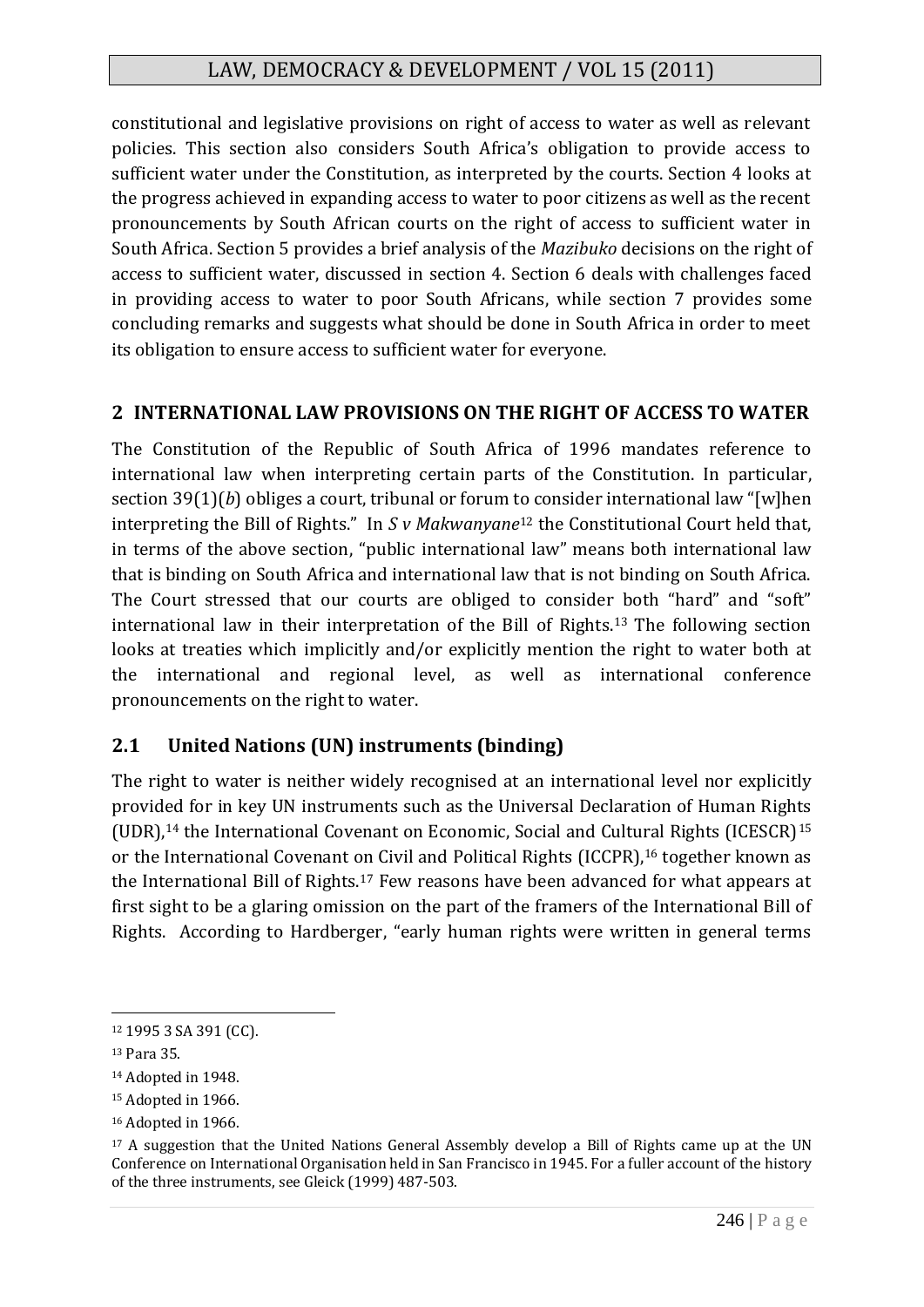and did not explicitly define all possibly implied rights."<sup>18</sup> Gleick augments this view, stating that it is highly unlikely that the framers could have consciously excluded the right to water "while rights considered less essential<sup>19</sup> than the right to water have been recognised."<sup>20</sup> For these reasons, and also due to the interdependence and interrelatedness of socio-economic rights, the right to water is regarded as implicitly included by virtue of explicitly recognised rights such as the rights to health, adequate standards of living, life etc.

For instance, article 25 of the Universal Declaration of Human Rights provides that "[e]veryone has the right to a standard of living adequate for the health and well-being of himself and of his family, including food, clothing, housing…." Similarly, article 11 of the ICESCR stipulates that states parties to the Covenant recognise the right of everyone to an adequate standard of living for himself and his family, including adequate food, clothing and housing, and to the continuous improvement of living conditions. The ICESCR further states in article 12 that states parties recognise the right of everyone to the enjoyment of the highest attainable standard of physical and mental health. It further states that the steps to be taken to achieve the full realisation of this right shall include those necessary for the prevention, treatment and control of epidemic, endemic, occupational and other diseases. Article 6 of the ICCPR provides that every human being has the inherent right to life, which shall be protected by law. Importantly, the ICCPR stipulates that no one shall be arbitrarily deprived of his life.

It is by now generally accepted that meeting the standards in article 25 of the UDR, article 11 and 12 of the ICESCR and even article 6 of the ICCPR cannot be achieved without water of sufficient and quality to maintain human health and well-being.<sup>21</sup> In fact, Gleick remarks that

"[l]ogic also suggest[s] that the framers … considered water to be implicitly included as one of the 'component elements [i.e. of the right to food, housing, health care etc] – as fundamental as air". Moreover, the minimum amount of clean water envisaged by the framers of the above instruments is that which is necessary to 'prevent death from dehydration, to reduce the risk of water-related diseases, and to provide for basic cooking and hygienic requirements'."<sup>22</sup>

Furthermore, Daniel, Stamatopoulou & Diaz see the exclusion of an explicit right to water in the International Bill of Rights as no stumbling block to the realisation and enforcement of this essential right. They hold the view that

<sup>18</sup> Hardberger (2005) 331. She refers to the right to life and points out that it was "originally read narrowly and did not include basic life necessities, but… has now been read more broadly to include measures that increase life expectancy like personal health and hygiene."

<sup>19</sup> Such as to work, to protection against unemployment, to form and join trade unions, to rest and to leisure in arts 23 and 24. See Gleick (1999) 491.

<sup>20</sup> Gleick (1999) 491.

<sup>21</sup> Gleick (1999) 491.

<sup>22</sup> Gleick (1999) 491.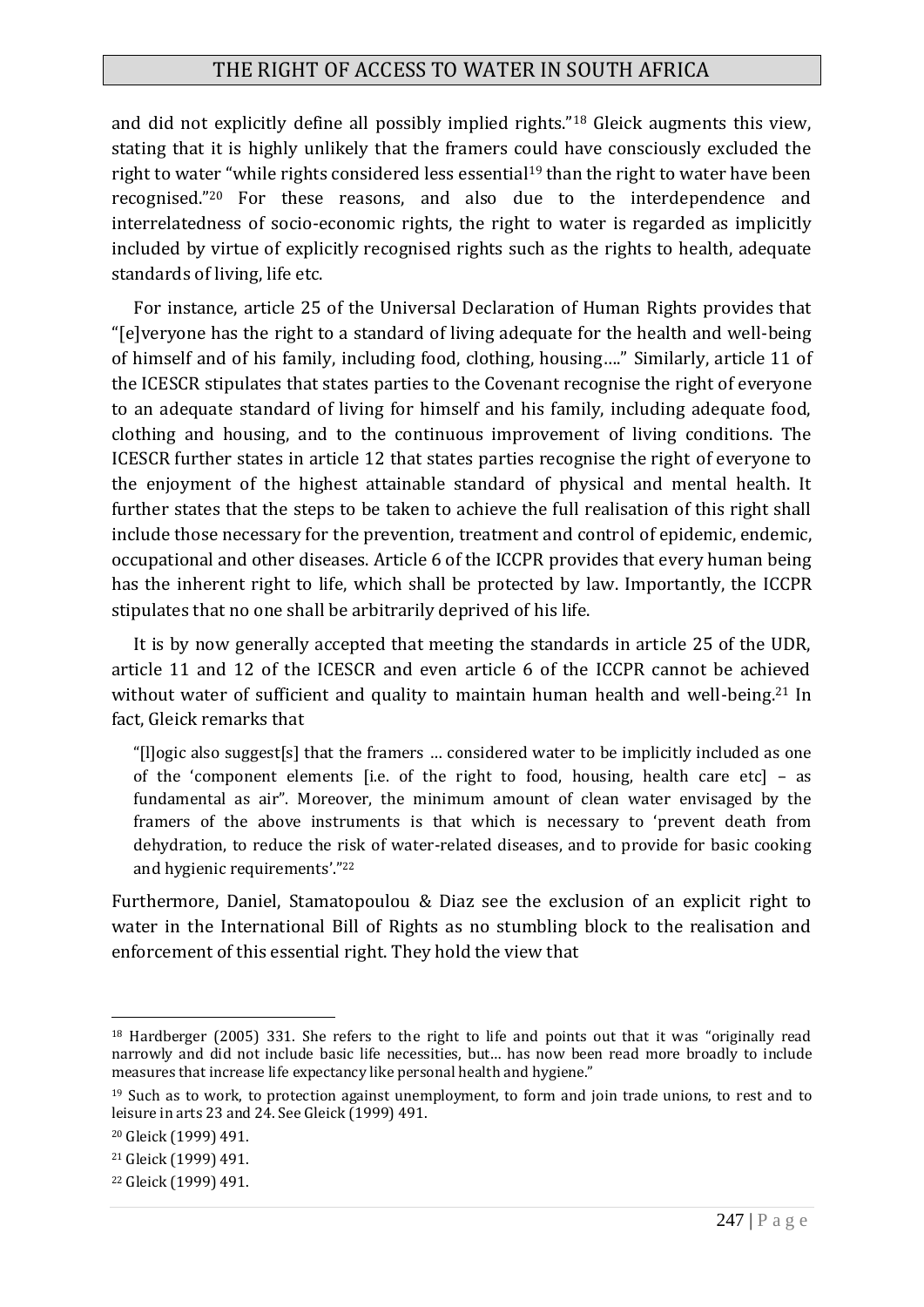"[t]here is nothing ill-defined or fuzzy about being deprived of the basic human rights to food and clean water, clothing, housing, medical care, and some hope for security in old age. As for legal toughness, the simple fact is that the 138 governments which have ratified the International Covenant on Economic, Social, and Cultural Rights have a legal obligation to ensure that their citizens enjoy these rights."<sup>23</sup>

The Committee on Economic, Social and Cultural Rights (Committee on ESCR) in its interpretation of article 11(1) appeared to treat the right to water for personal and domestic uses as an independent right. It noted that other listed rights in the article were not intended to be exhaustive by virtue of the use of the word "including". <sup>24</sup> The Committee on ESCR commented that "the right to water clearly falls within the category of guarantees essential for securing an adequate standard of living, particularly since it was one of the most fundamental for survival."<sup>25</sup>

To fortify its interpretation of article 11(1), the Committee on ESCR referred to its previous general comments<sup>26</sup> and stated that in the final analysis the right to water "should also be seen in conjunction with other rights enshrined in the International Bill of Human Rights, foremost amongst them the rights to life and human dignity."<sup>27</sup> Furthermore, as can be already seen from the title of its General Comment No. 15, the Committee on ESCR appears to draw inspiration for its position that water should be seen as a right independent from the health provisions of the ICESCR.<sup>28</sup> Article 12(1) stipulates that states parties to the ICESCR "recognise the right of everyone to the enjoyment of the highest attainable standard of physical and mental health." The committee commented that the right to water is also "inextricably related to the right to the highest attainable standard of health."<sup>29</sup> Langford and Kok<sup>30</sup> observe that the Committee on ESCR had earlier only stated that the underlying determinants of the right to health include potable water. In General Comment No. 15, however, the Committee on ESCR touched on a number of other aspects of water, beyond those of direct access for personal and domestic needs, under the right to health. Article 12(2)(b) stipulates that states parties to the treaty must aim to improve all aspects of environmental and industrial hygiene.<sup>31</sup> The Committee on ESCR noted that this duty involves taking steps on a non-discriminatory basis to prevent threats to health from unsafe and toxic water conditions.<sup>32</sup>

<sup>23</sup> Danieli, Stamatopoulou & Diaz (1999) 492.

<sup>24</sup> General Comment No.15 (2002) par 3. See also Langford & Kok (2005) 191-208.

<sup>25</sup> General Comment No. 15 (2002) par 3.

<sup>26</sup> General Comment No 4 (1991) par 8(*b*); General Comment No. 6 (1995) pars 5 and 32, and General Comment No. 14 (2000) pars 11, 12 (*a*), (*b*) and (*d*), 15, 34, 36, 40, 43 and 51.

<sup>27</sup> General Comment No. 15 (2002) par 3.

<sup>28</sup> For a similar reading of the committee's approach see Langford and Kok (2005) 193.

<sup>29</sup> General Comment No. 15 (2002) para 3.

<sup>30</sup> Langford & Kok (2005) 193.

<sup>31</sup> General Comment No. 15 (2002). See also Langford & Kok (2005) 193.

<sup>32</sup> General Comment No. 15 (2002) para 8.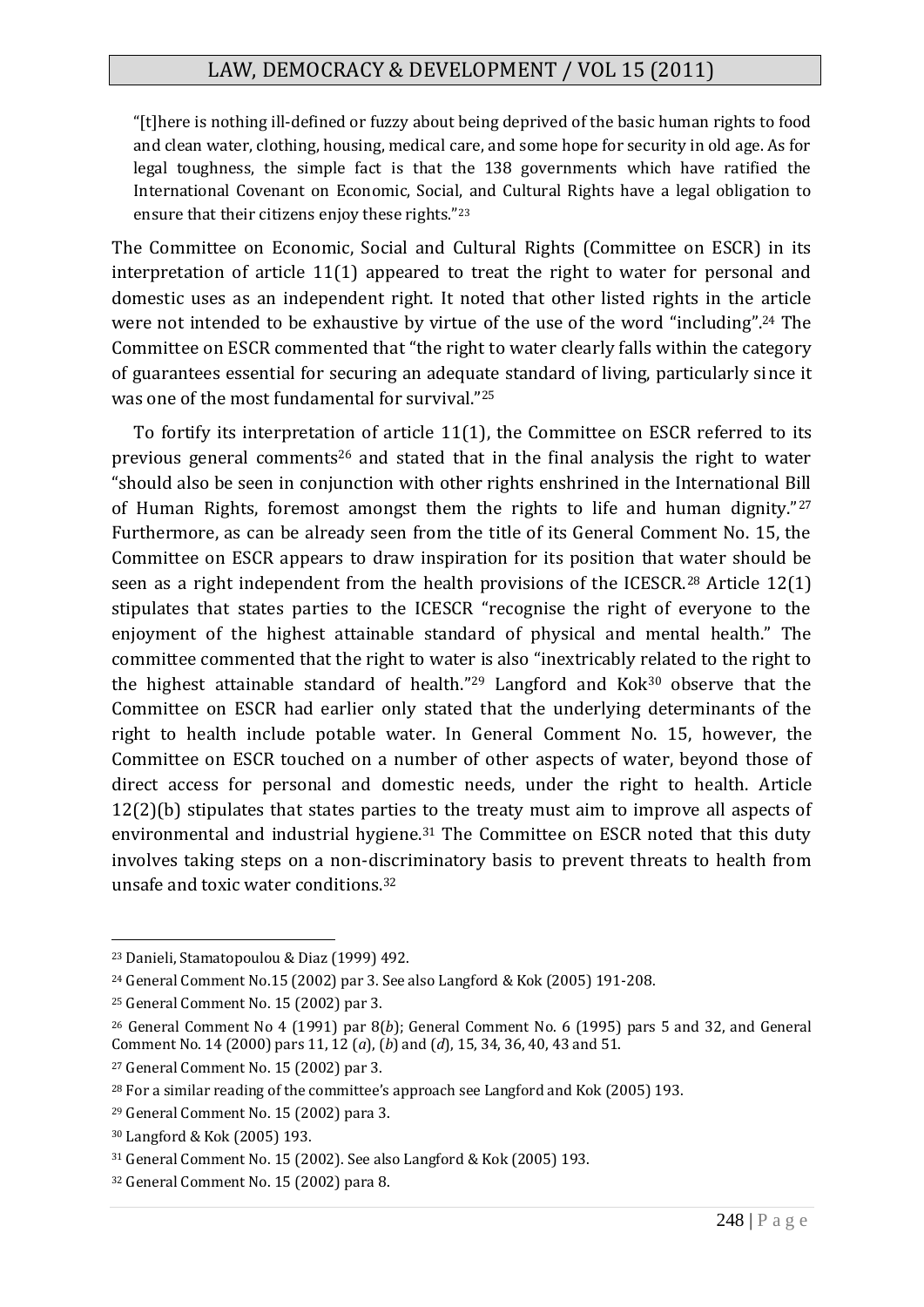The right of access to water received explicit mention in subsequent international instruments. The UN Convention on the Elimination of Discrimination against Women of 1979 obliges states parties to ensure that rural women enjoy the right to adequate living conditions, particularly in relation to housing, sanitation, electricity and water supply, transport and communications.<sup>33</sup> The UN Convention on the Right of the Child of 1989 provides that states parties to the Convention recognise the child's right to enjoyment of the highest attainable standard of health and facilities for the treatment of illness and rehabilitation of health, and shall strive to ensure that no child is deprived of the right of access to such health care services.<sup>34</sup> It further obliges states parties to take measures to combat disease and malnutrition, also within the framework of primary health care through, inter alia, the application of readily available technology and the provision of adequate nutritious food and clean drinking-water, taking into consideration the dangers and risks of environmental pollution.<sup>35</sup> It is submitted that access to water is central to states parties meeting their obligations under this instrument.

International humanitarian law also makes provision for the right to water during armed conflict. It is stated that sufficient drinking water is to be supplied to prisoners of war and other detainees.<sup>36</sup> Prisoners of war and other detainees are to be provided with shower and bath facilities and water, soap and other facilities for their daily personal toilet and washing requirements.<sup>37</sup> Furthermore, objects indispensable to the survival of the civilian population, such as food-stuffs, agricultural areas for the production of food, crops, livestock, drinking water installations and supplies and irrigation works are specifically protected.<sup>38</sup>

Recently access to water was expressly included in the Convention on the Rights of Person9070s with Disabilities as an aspect of an adequate standard of living.<sup>39</sup> Article  $28(2)(a)$  in particular obliges states parties "[t]o ensure equal access by persons with disabilities to clean water services, and to ensure access to appropriate and affordable services…." A year after the Convention came into force three departments within the UN jointly prepared and published a handbook on the convention intended for parliamentarians.<sup>40</sup> The handbook identifies the lack of access to clean water as part of

<sup>33</sup> Art 14(2)(*h*)

<sup>34</sup> Art 24(1).

<sup>35</sup> Art 24(2)(*c*).

<sup>36</sup> Arts 21, 25 and 46 Geneva Convention lll (1949); art 89 and 127 Geneva Convention IV (1949), and art 5 Additional Protocol ll.

<sup>37</sup> Arts 29 and 85 Geneva Convention lll (1949).

<sup>38</sup> See art 54 of Additional Protocol I and art 14 of Additional Protocol II. In General Comment No. 15 the Committee on ESCR urged states parties to give special attention to those individuals and groups who have traditionally faced difficulties in exercising this right, and as part of such individuals and groups, "[p]risoners and detainees…[should be] provided with sufficient and safe water for their daily individual requirements, taking note of the requirements of international humanitarian law and the United Nations Standard Minimum Rules for the Treatment of Prisoners", para 16.

<sup>39</sup> Adopted in 2006.

<sup>40</sup> UN, OHCHR, IPU 2007 *From Exclusion to Equality: Realising the Rights of Persons with Disabilities* 1.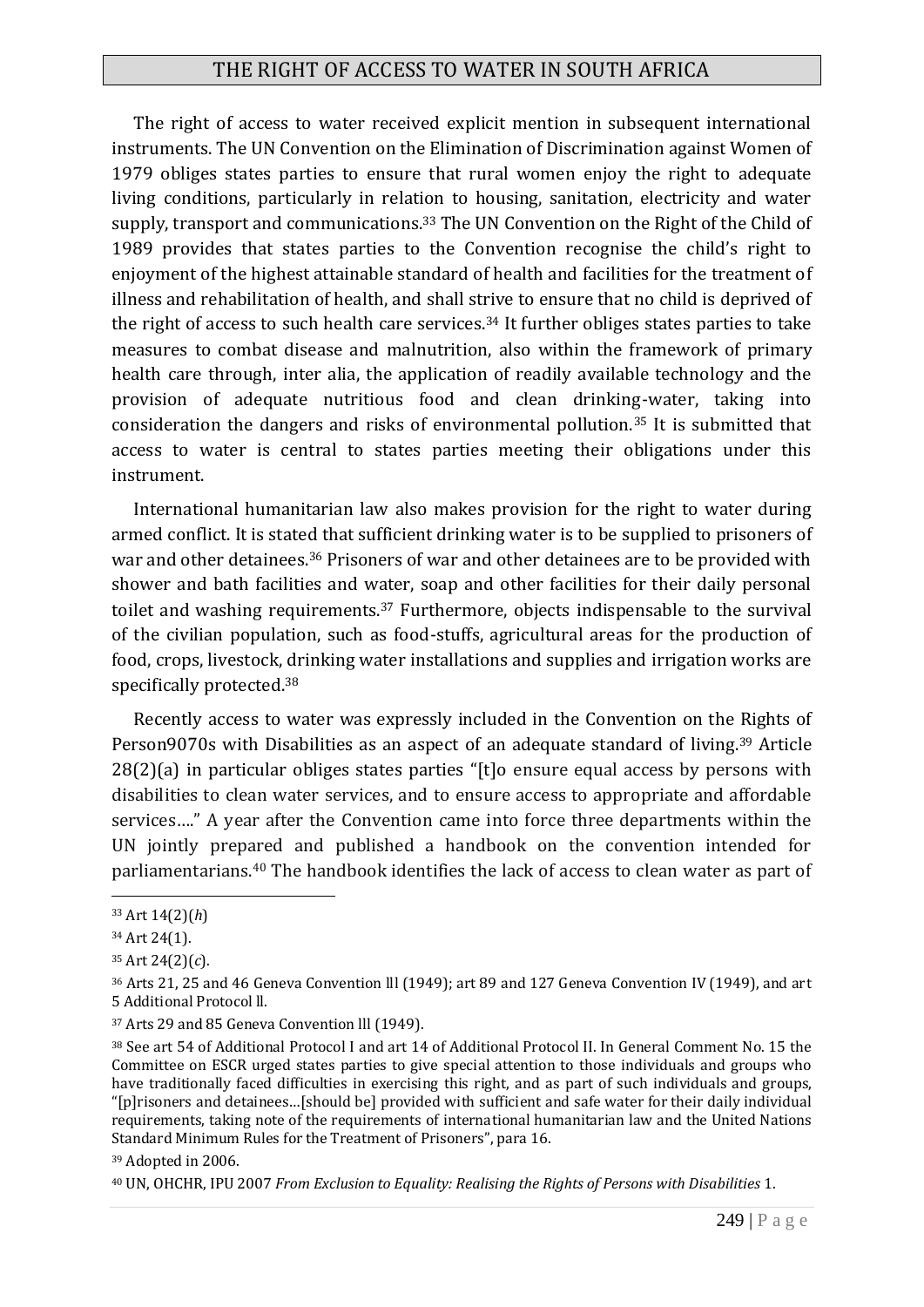a myriad of social ills associated with disabilities. <sup>41</sup> Furthermore, the office of the UN High Commissioner for Human Rights, as part of the effort to monitor compliance with the convention, has published a guide for human rights monitors at places of work.<sup>42</sup> In the guide monitors are required, when assessing accessibility at workplaces, to check whether devices such water coolers and telephones are placed low enough for wheelchair users.<sup>43</sup> While it is still early days in the life of this treaty these efforts, if met with political will by states parties, should go a long way in improving the working conditions of those with disabilities.

#### **2.2 Regional law**

The African Charter on Human and Peoples' Rights (African Charter)<sup>44</sup> does not explicitly mention the right to water. It does, however, mention a right that is interrelated with access to water. Article 16(2) obliges states parties to the African Charter to take the necessary measures to protect the health of their people. As with the above instruments, the right to water must be deduced from the express provision of other rights such as health, the realisation of which cannot be achieved without providing water and basic sanitation services. In any event, the African Commission on Human and Peoples' Rights has in the past derived such rights as the right to food and housing from other rights, such as the right to health, in the African Charter.

In *Social and Economic Rights Action Center and the Center for Economic and Social Rights* v *Nigeria*<sup>45</sup> the African Commission held that part of the states' obligations under the African Charter to realise all human rights, and not just the rights in the Charter, "could consist in the direct provision of basic needs such as food or resources that can be used for food (direct food aid or social security)."<sup>46</sup> The Commission held as follows:

"Although the right to housing or shelter is not explicitly provided for under the African Charter, the corollary of the combination of the provisions protecting the right to enjoy the best attainable state of mental and physical health, cited under Article 16 above, the right to property, and the protection accorded to the family forbids the wanton destruction of shelter because when housing is destroyed, property, health, and family life are adversely affected. It is thus noted that the combined effect of Articles 14 [right to property], 16 [right to health] and 18 [right to family] reads into the Charter a right to shelter or housing which the Nigerian Government has apparently violated."<sup>47</sup>

<sup>1</sup> <sup>41</sup> Others being illiteracy, poor nutrition, low rates of immunisation against diseases and unhealthy working conditions: ibid.

<sup>42</sup> OHCHR 2010 *Monitoring the Convention on the Rights of Persons with Disabilities: Guidance for Human Rights Monitors* 52

<sup>43</sup> Ibid.

<sup>44</sup> Adopted in 1981.

<sup>45</sup> Communication 155/96 of 2001.

<sup>46</sup> Para 47.

<sup>47</sup> Para 60. For fuller analyses of this decision, see among others Nwobike (2005)29-146 and Chirwa (2002) 19.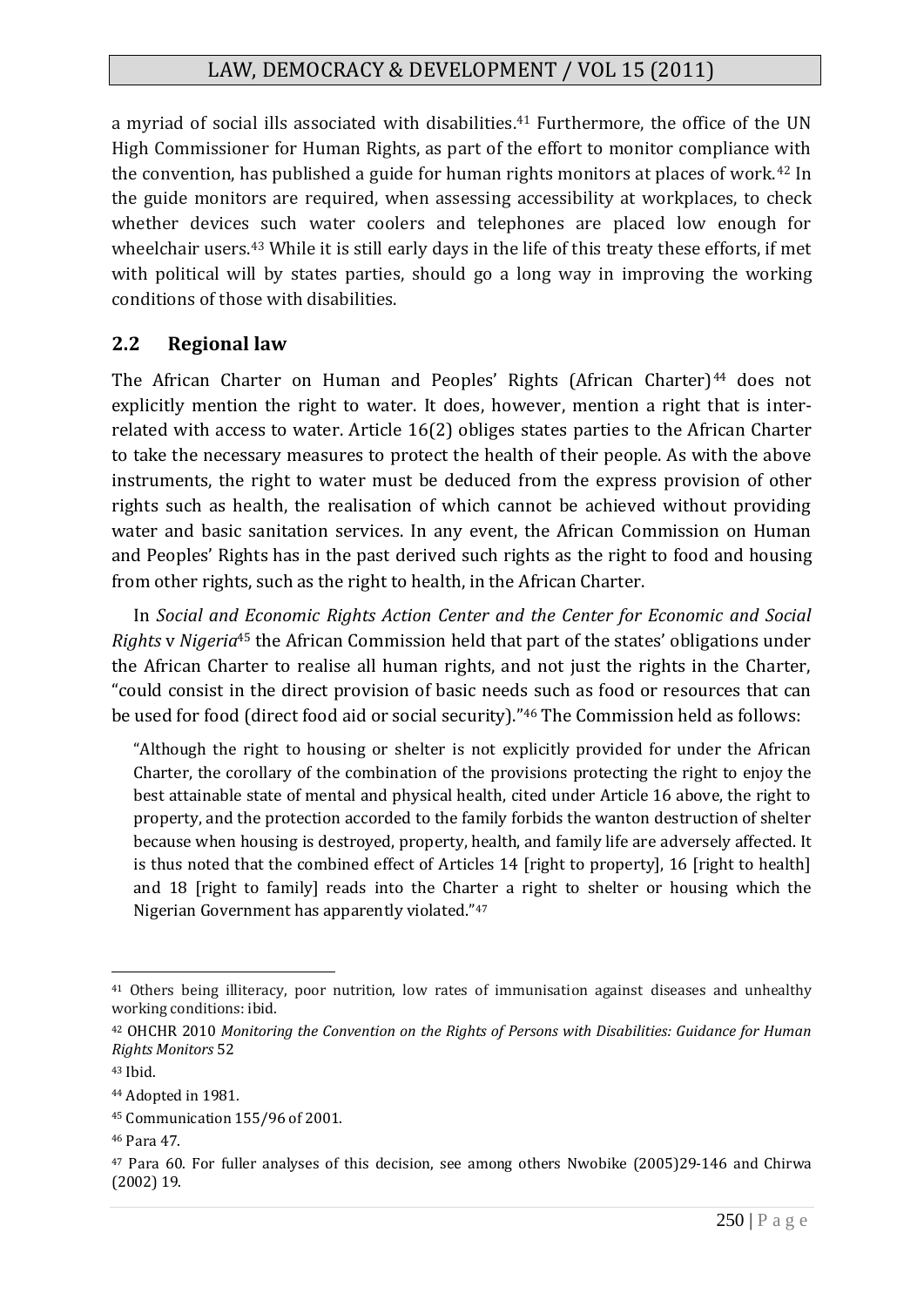More explicitly, the Commission held that failure by the Nigerian government to guard against contamination of air, water and soil of the affected community amounted to violation of articles 16 (right to health) and 24 (right to clean environment).<sup>48</sup> Furthermore, in *Free Legal Assistance Group v Zaire*, <sup>49</sup> the African Commission held that "failure of the government to provide basic services such as safe drinking water and electricity and the shortage of medicine as alleged in Communication 100/93 constitutes violation of article 16 [right to health]."<sup>50</sup>

The African Charter on the Rights and Welfare of the Child (Charter on Welfare of the Child) explicitly includes the right to water. First, the Charter on Welfare of the Child provides that every child has the right "to enjoy the best state of physical, mental and spiritual health."<sup>51</sup> And in even more explicit terms, the Charter declares that

"[s]tates parties to the present Charter shall undertake to pursue the full implementation of this right and in particular shall take measures to ensure the provision of adequate nutrition and safe drinking water."<sup>52</sup>

Similarly, the Protocol to the African Charter on Human and Peoples' Rights on the Rights of Women in Africa (Protocol) expressly mentions the right of access to water. The Protocol stipulates that

"[s]tates parties shall ensure that women have the right to nutritious and adequate food. In this regard, they shall take appropriate measures to: (a) provide women with access to clean drinking water, sources of domestic fuel, land, and the means of producing nutritious food; (b) establish adequate systems of supply and storage to ensure food security."

The European Social Charter<sup>53</sup> makes no explicit mention of the right to water. Instead, as with the International Bill of Rights, the right to water is implicit in other provisions of the Charter. Article 11 states that contracting parties to the Charter should, either directly or in co-operation with public or private organisations, inter alia remove, as far as possible, the causes of ill-health and prevent, as far as possible, epidemic, endemic and other diseases. It should be obvious that access to water is a prerequisite for meeting these provisions. Similarly, the right to water should be regarded as being included by implication in the Revised European Charter<sup>54</sup> by virtue of article 31 which obliges states parties to "promote access to housing of an adequate standard" in order to ensure the "effective exercise of the right to housing."

The necessity of water to enjoy the rights explicitly mentioned in the Revised European Charter is apparent in some of the recommendations of the European

<sup>48</sup> Paras 50-54.

<sup>49</sup> (2000) AHRLR 74 (ACHPR 1995), as discussed in Langford and Kok (2005) 196.

<sup>50</sup> Par 47 of the English version of the decision.

<sup>51</sup> Article 14(1).

<sup>52</sup> Article 14(2)(*c*).

<sup>53</sup> Adopted in 1961.

<sup>54</sup> Adopted in 1996.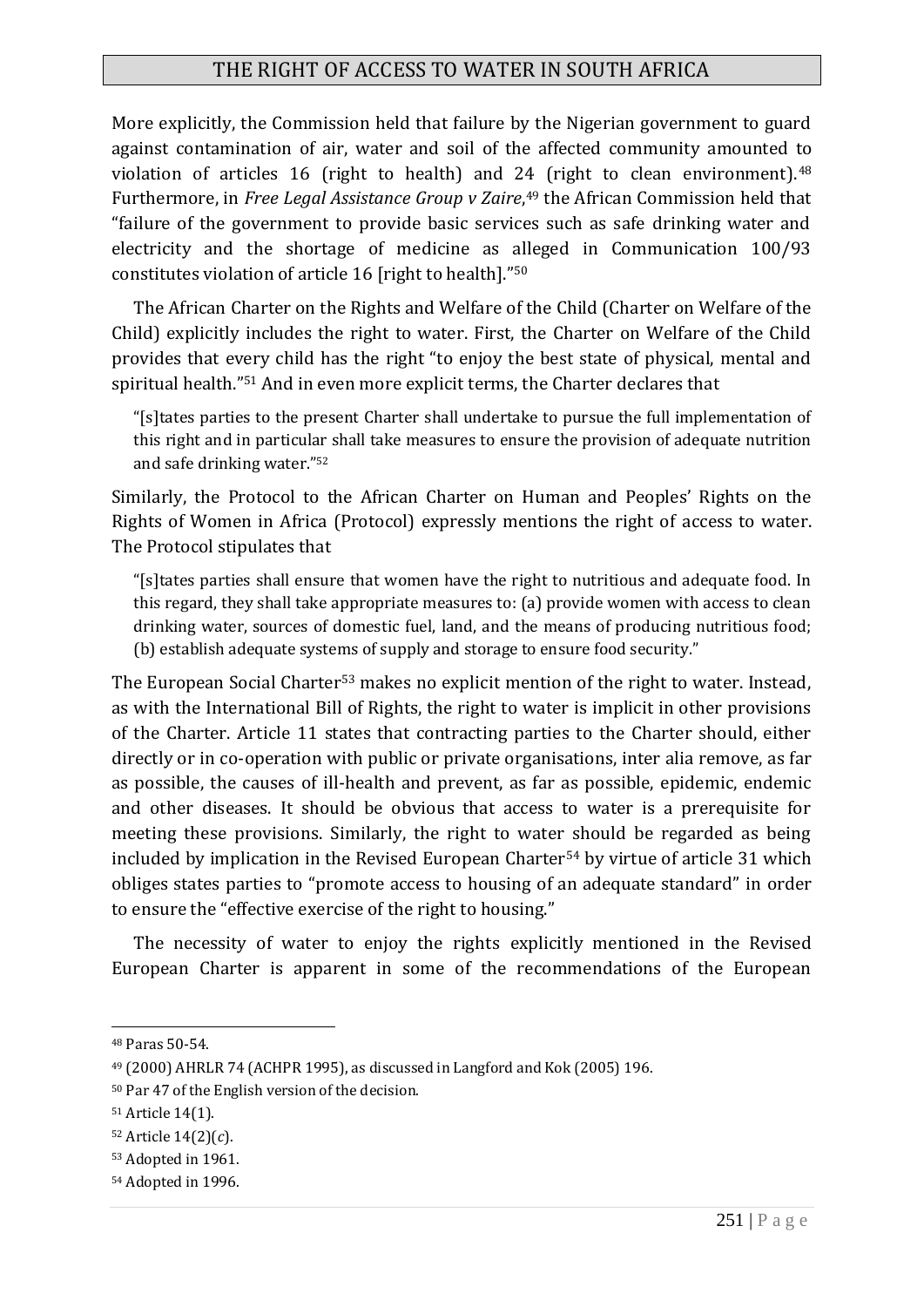committee of ministers of member states of the Council of Europe (Committee of Ministers).<sup>55</sup> The Committee of Ministers stated that

"everyone has the right to a sufficient quantity of water for his or her basic needs. International human rights instruments recognise the fundamental right of all human beings to be free from hunger and to adequate standard of living for themselves and their families. It is quite clear that these requirements include the right to a minimum quantity of water of satisfactory quality from the point of view of health and hygiene. Social measures should be put in place to prevent the supply of water to destitute persons from being cut off."<sup>56</sup>

The Convention for the Protection of Human Rights and Fundamental Freedoms,<sup>57</sup> known as the European Convention on Human Rights (ECHR), has also been invoked to protect the right to water as an element of the right to property enjoyment contained in the ECHR. Prominent among these cases is the case of *Zander v Sweden.* <sup>58</sup>.

In this case the applicants requested the European Court of Human Rights to declare the Swedish government to be in violation of the ECHR, which entitles an aggrieved person to judicial review, <sup>59</sup> by failing to grant them access to such review. The case involved a certain waste removal company being granted a renewed license to deliver and treat waste on a dump adjacent to the applicants' property. In the past it had been found that a number of wells adjacent to the dump, including one on the applicant's property on which the applicants relied for drinking water, contained impermissible levels of cyanide. The applicants had demanded that the issuing of the license to the waste company be made conditional on the company having to provide free water in case of contamination. The domestic Licensing Board had dismissed the applicants' case mainly on the ground that there was no likely connection between the wells and activities on the dump, and therefore no risk of water pollution. The applicants appealed to the government against the decision of the Licensing Board. The government dismissed the appeal. The relevant law in Sweden did not permit further appeals. It was for this reason that the applicants approached the European Court of Human Rights.

After an analysis of the relevant domestic law and the requirements of article 6 of the ECHR, the Court found that the applicants were entitled "to protection against the water in their well being polluted as a result of the [waste company's] activities on the dump."<sup>60</sup> The Court further held that

"the applicants' claim was directly concerned with their ability to use the water in their well for drinking purposes. This ability was one facet of their right as owners of the land on which

<sup>55</sup> Monitors compliance of the European Social Charter/Revised European Charter by member states.

<sup>56</sup> Recommendation Rec(2001) 14 on 'Water Resources' par 5, as discussed in Langford and Kok (2005) 196.

<sup>57</sup> Adopted in 1950.

<sup>58</sup> (1993) 18 EHRR 175.

<sup>59</sup> In terms of art 6, ECHR.

<sup>60</sup> Zander v Sweden (1993) 18 EHRR 175, para 24.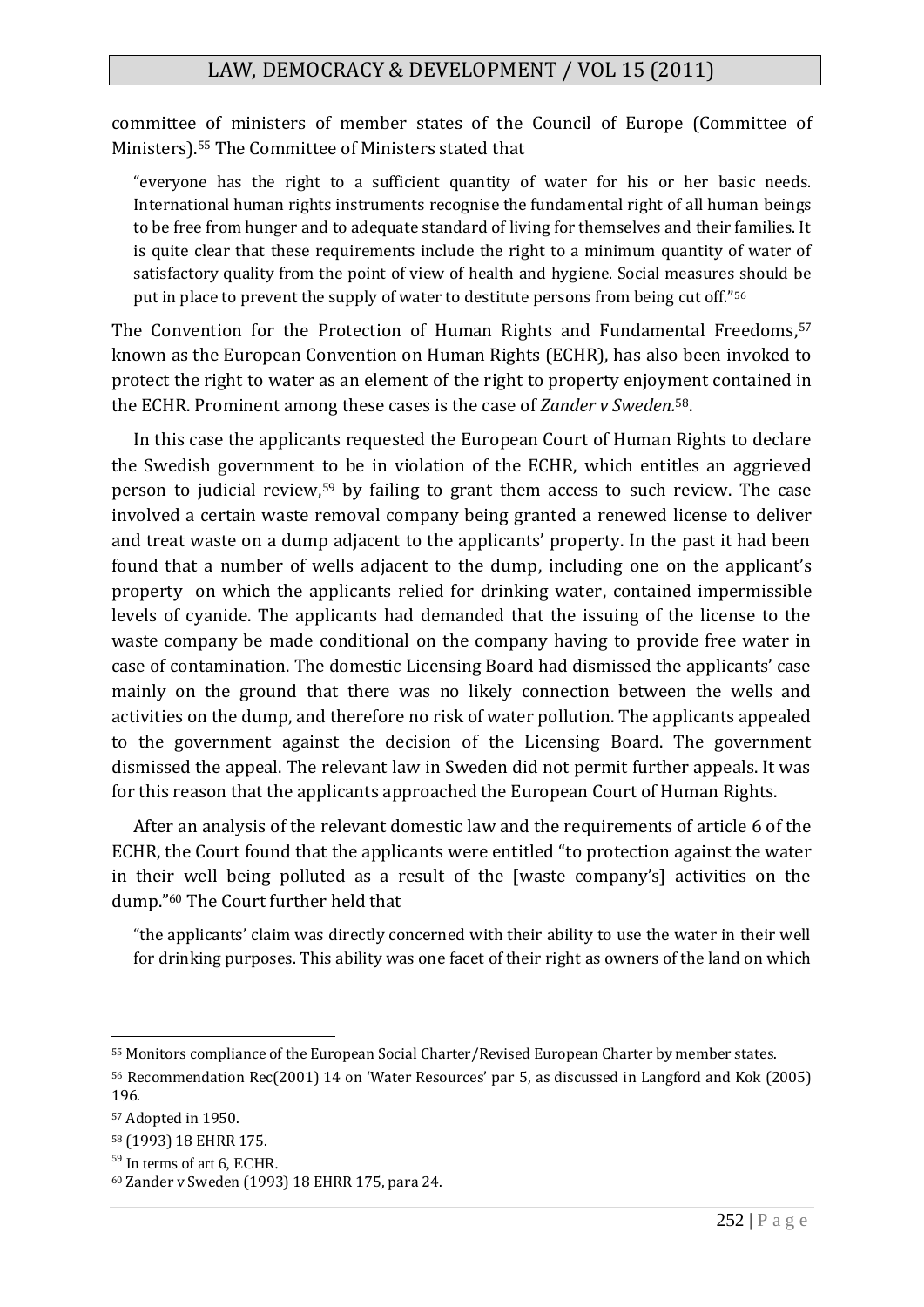it was situated. The right of property is clearly a 'civil right' within the meaning article 6, para.1". 61

The Court concluded that there had been a violation of article 6 of the ECHR as Swedish law then did not permit judicial review of a government decision and ordered the Swedish government to pay compensation to the applicants' for expenses they incurred in bringing the case to the European Court of Human Rights.

 This case served as one more example of how overstated – and often false – the distinction between economic, social and cultural rights and civil and political rights<sup>62</sup> can be. At the core of the distinction has been the argument that the former category of rights has budgetary implications for government while the latter merely requires government not to interfere with the enjoyment of these rights. Thus, in the *Zander* case we saw how a civil right can be invoked to protect a social and economic right in the form of the right to water.

In the inter-American human rights system the Additional Protocol to the American Convention on Human Rights in the Area of Economic, Social and Cultural Rights  $(Additional Protocol)^{63}$ , while not expressly providing for the right of access to water, states that "everyone shall have the right to live in a healthy environment and to have access to basic public services."<sup>64</sup> It is submitted that access to water is a crucial part of such basic services necessary for a healthy environment.

Argentina, a state party<sup>65</sup> to the Additional Protocol, is arguably a prominent example in the Inter-American Human Rights System where the domestic courts have sought to give effect to the Additional Protocol. In amparo, Expte. 311-CA-1997. Sala II. Cámara de Apelaciones en lo Civil, Neuquen<sup>66</sup> the Court dealt with the issue of water quality. The case arose from pollution of water with heavy metals leading to the contamination of the aquifers utilised by the Paynemil Mapuche Community in Neuquen for their water supply. Together with a university institute, the community complained to the local authorities, presenting studies which showed that, as a result of the pollution, the water was unsuitable for drinking. Health studies ordered by the local authorities, focusing especially on children, showed that many children had high levels of either lead or mercury or both of these heavy and highly toxic metals.

The Children's Public Defender then filed an *accion de amparo* (a special expedited procedure) against the government, contending that the Province had neglected to fulfil its obligation to protect and guarantee the good state of health of the population. The

<sup>61</sup> *Zander v Sweden* (1993) 18 EHRR 175, para 27.

<sup>62</sup> As contained in the ICCPR. For a more recent work touching on this issue, see McLean (2009) 190.

<sup>63</sup> Adopted in 1988.

<sup>64</sup> Art 11(1).

<sup>65</sup> Argentina had signed this Additional Protocol in November 1988 but only deposited its instrument of ratification in June 2003.

<sup>66</sup> 19 May, 1997, as reported by COHRE (2004) 110. See also Winkler (2008) 10.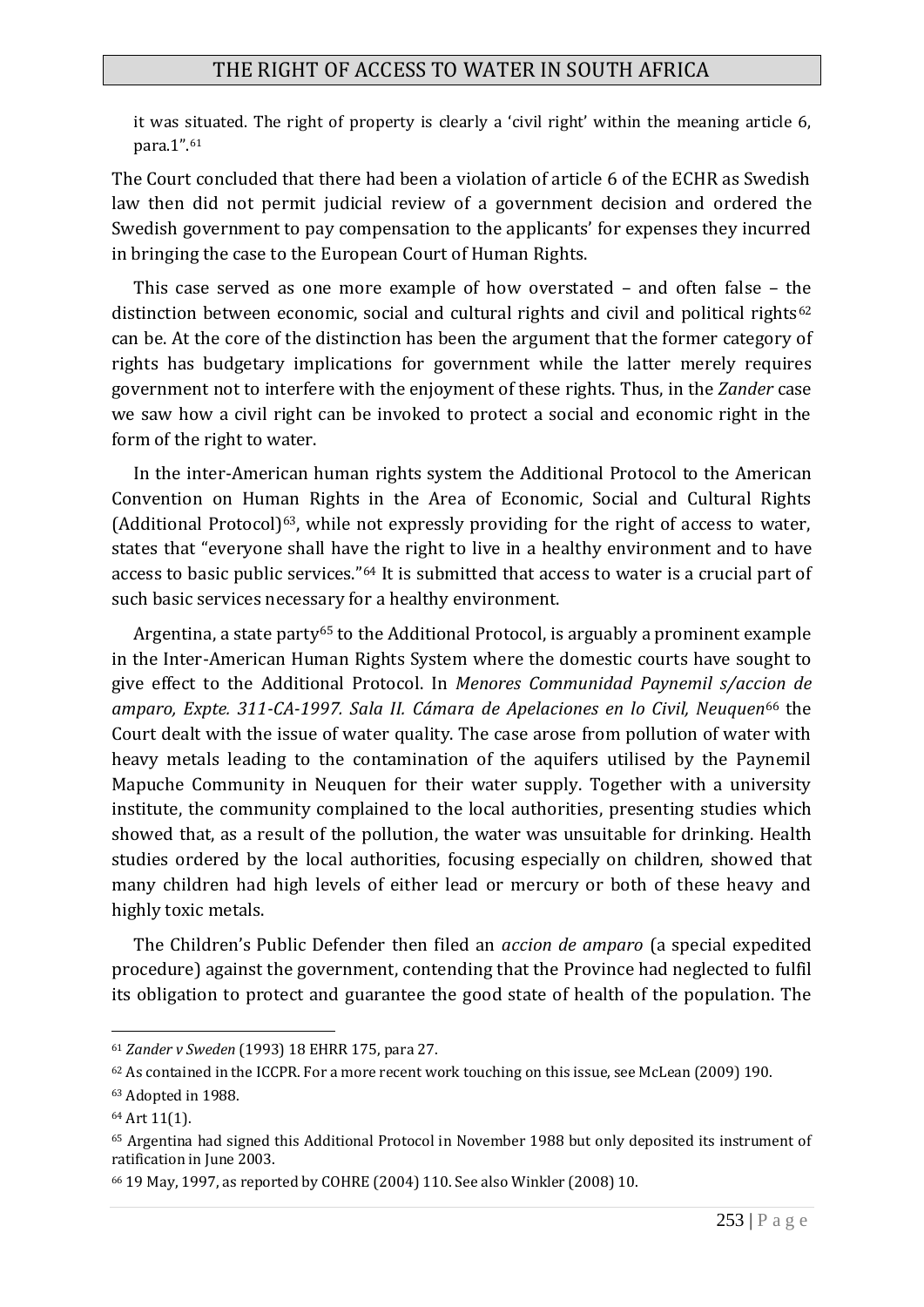court *a quo* agreed with the Children's Public Defender's arguments and ordered the Provincial Executive Power to (i) provide 250 litres of drinking water per inhabitant per day; (ii) ensure the provision of drinking water to the affected people by any appropriate means, set up a procedure to determine whether the health of the population had been damaged by the existence of the heavy metals and, in such a case, provide the necessary treatment, and (iv) take steps to protect the environment from pollution.

The government appealed against this decision to the Provincial Court of Appeals. The Court of Appeals effectively upheld the court *a quo*'s decision on the basis that the government had not taken any reasonable measure to tackle the pollution problem, even though it was well informed about the situation. The Court of Appeals further held that, "even though the government had performed some activities as to the pollution situation, in fact there has been a failure in adopting timely measures in accordance with the gravity of the problem."

The case of *Quevedo Miguel Angel y otros c/Aguas Cordobesas S.A Amparo, Córdoba City, Juez Sustituta de Primera Instancia y 51 Nominación en lo Civil y Comercial de la Ciudad de Córdoba (Civil and Commercial First Instance Court)*<sup>67</sup> raised the issue of water disconnection. The water supply of a group of indigent families living in the City of Cordoba had been disconnected by a water service company for non-payment. The families took the water company to court contending that disconnection was illegal, that the company had failed to comply with its regulatory obligation to provide 50 litres of water per day (regardless of payment) and that even 50 litres per day was too low. They requested the court to order the company to provide 200 litres of water per household per day.

While rejecting the applicants' contention that the disconnection was illegal, since it was contractually permissible in this case, the court noted the dire health hazards occasioned by a discontinued water supply. After traversing the regulatory framework governing the provision of water in the City and in Argentina at large, and assessing the regulatory framework against the critical economic and social situation facing the poor in Argentina, the court came to the conclusion that 50 litres per family per day was inadequate and ordered the water service company to provide 200 litres of potable water per family per day. The court left it to the water service company to engage with the government to compensate it for the increased water supply.

In the case of *Marchision José Bautista y Otros Ciudad de Córdoba, Primera Instancia y 8 Nominación en lo Civil y Comercial: Marchision José Bautista y Otros, Acción de Amparo*<sup>68</sup> the court had to grapple with the issue of water pollution and access to clean water. The case involved poor communities who, because they were not connected to the public water distribution network, relied for their water supply on ground water wells that are often polluted with faecal matter and other contaminants. A treatment

<sup>67</sup> 8 April, 2002, as reported by COHRE (2004) 112. See also Winkler (2008) 10.

<sup>68</sup> 19 October 2004, as discussed by Winkler (2008) 10.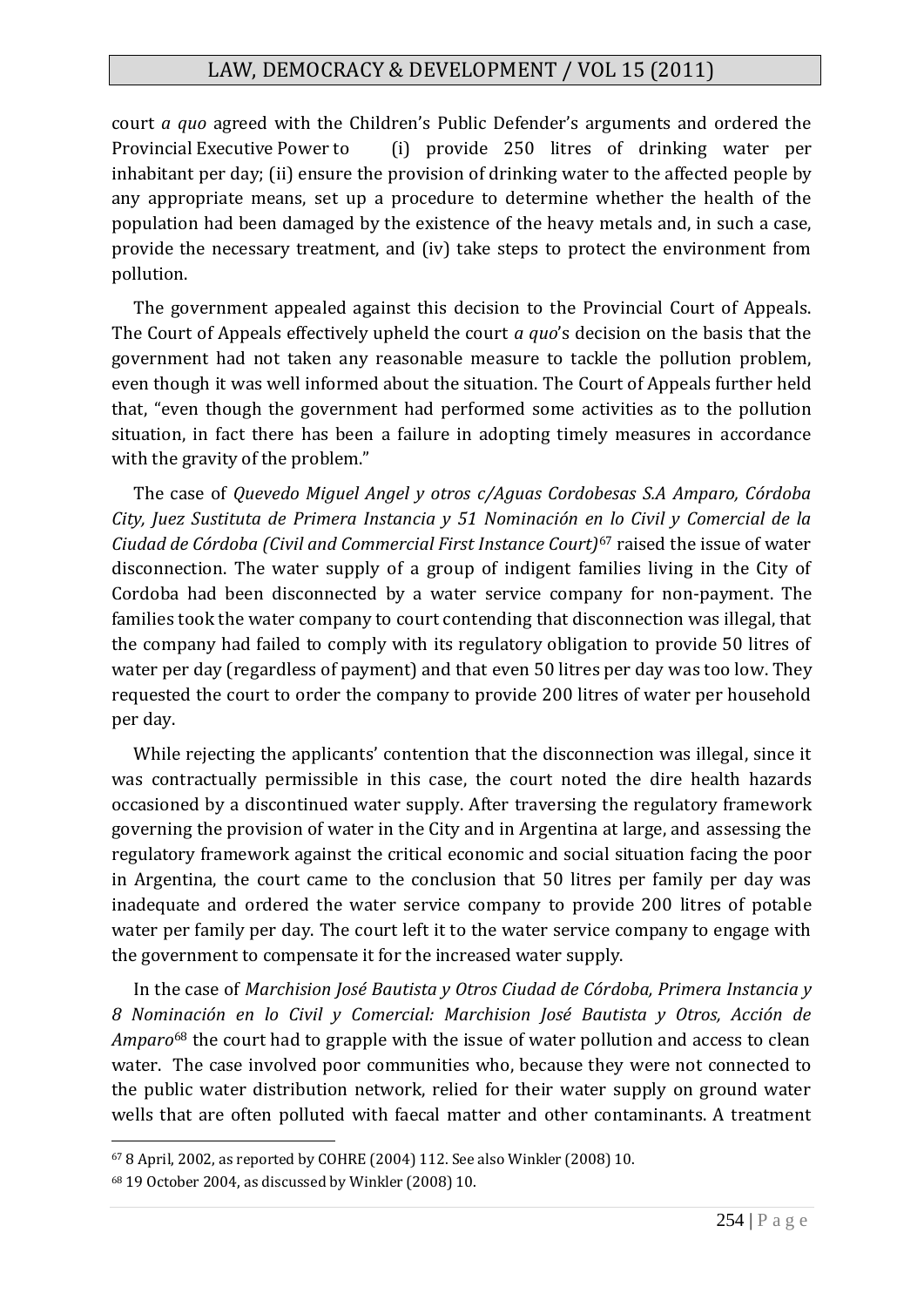plant which had been built closer to the communities servicing Córdoba city could not cope with the size of the city, resulting in daily spillage of untreated sewer-water into the river. As the right to water is not explicitly mentioned in the Argentinean Constitution, the court drew a link between access to clean water and the right to health – which is mentioned in the Constitution – and found that the right to health included the duty to take measures to prevent damage to health by providing access to clean water.<sup>69</sup> The Court ordered the government to take measures to contain the water contamination and – until a permanent solution to the spillage was found – to provide 200 litres of clean water per household per day.

Suffice it to say that these Argentinean cases have their parallels in South Africa case law, as will be seen below, both on the issue of water disconnection and the issue of the minimum quantity of water necessary to meet daily needs. The basic difference, however, is that in Argentina the right to water has been derived from other rights expressly mentioned in the Argentinean Constitution as well as invoking the general comments by the UN Committee on ESCR. In contrast, in South Africa the right of access to sufficient water is expressly mentioned in the Constitution and further elaborated in subsequent legislation aimed at giving effect to the right.

#### **2.3 International conferences and declarations (non-binding)**

There have also been a number of international conferences with the right to water as their subject matter.<sup>70</sup> In the Mar del Plata Declaration of the 1977 UN Water Conference the convening states resolved that "all peoples, whatever their stage of development and their social and economic conditions, have the right to have access to drinking water in quantities and of a quality equal to their basic needs."<sup>71</sup>

The UN Principles for Older Persons (UN Principles)<sup>72</sup> also mentions the right to water. The UN Principles are organised into five parts, with the section providing for economic and social rights entitled "Independence". It states, among other things, that "older persons should have access to adequate food, water, shelter, clothing and health care." These Principles further state that access should be brought about through the provision of income, family and community support and self-help.

The Dublin Statement on Water and Sustainable Development,<sup>73</sup> adopted at the 1992 International Conference on Water and the Environment, acknowledged the "basic right

 $69$  In this the Court relied on the relevant provisions of the UDR and the ICESR which had been incorporated into the Argentinean Constitution.: see Winkler (2008) 9.

<sup>70</sup> Of course, the declarations and agreements concluded at these conferences do not command the same legal force as Covenants do. However, they "offer strong evidence of international intent and policy that inform the views of States": see Gleick (1999) 493.

<sup>71</sup> Preamble to the Mar del Plata Declaration.

<sup>72</sup>Adopted by the General Assembly in terms of Resolution 46/91 of 16 December 1991, entitled "Implementation of the International Plan of Action on Ageing and Related Activities."

<sup>73</sup> The Statement was issued by government-designated experts from 100 countries and representatives of 80 international, intergovernmental and non-governmental organisations.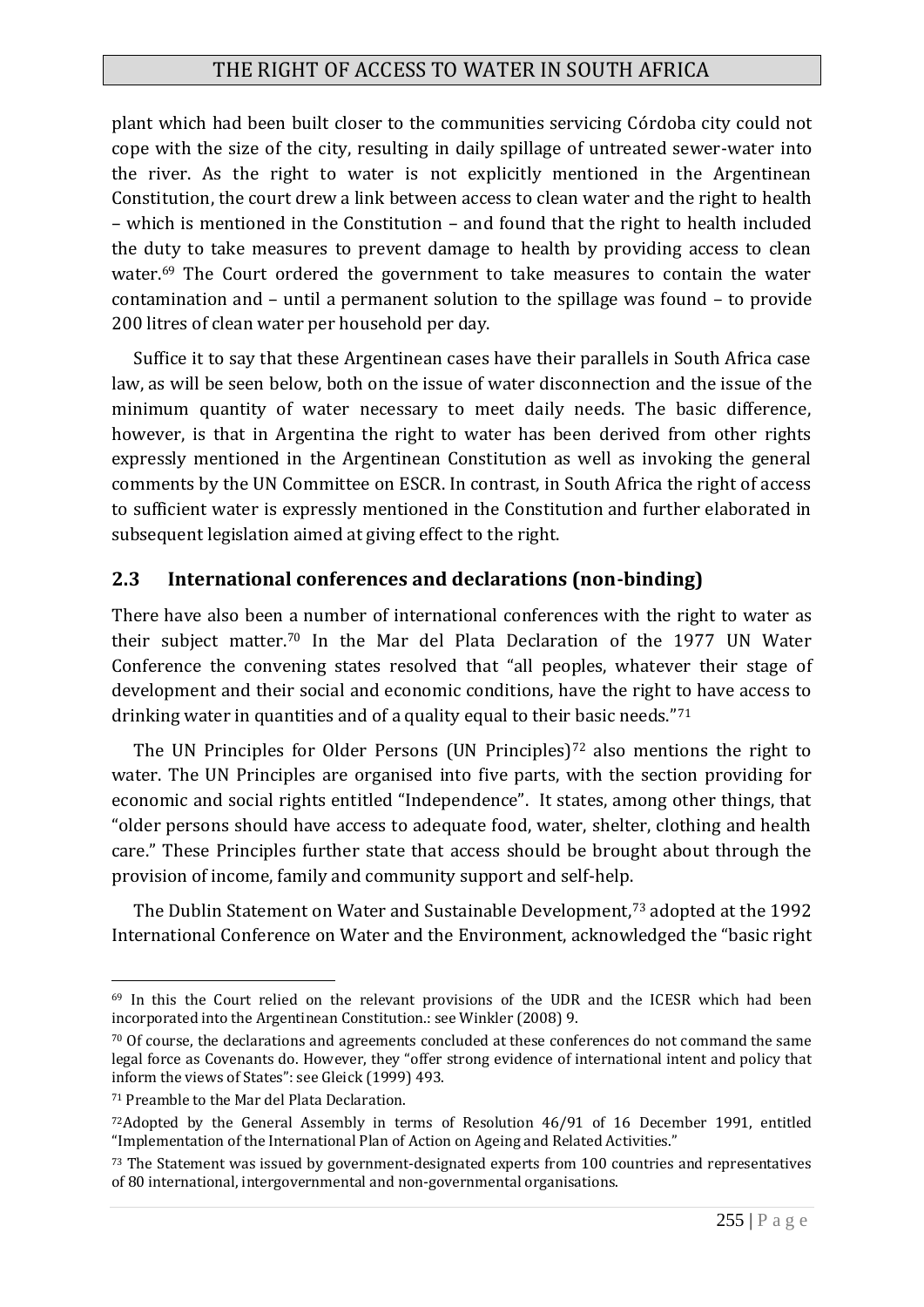of all human beings to have access to clean water and sanitation at an affordable price."<sup>74</sup> The right to water was also recognised in Agenda 21 of 1992 and the 1994 Programme of Action adopted at the UN International Conference on Population and Development.<sup>75</sup>

In the UN Habitat Agenda states drew a link between human health and quality of life, on the one hand, and sustainable human settlements on the other. They stated that the latter "depend on development of policies and concrete actions to provide access to food and nutrition, safe drinking water, sanitation, and universal access to the widest range of primary health-care services…to eradicate major diseases that take a heavy toll on human lives, particularly childhood diseases". 76

The World Health Organisation (WHO) and the UN Children's Fund (UNCEF) have set standards below which states may not go in their attempts to provide access to water. The WHO and the UNCEF have set the minimum at 20 litres of safe drinking water per person per day, and water sources must be located within a reasonable distance from the household.<sup>77</sup> The principle of "reasonable distance" has been interpreted to mean a distance no more than 200 meters from the house or a public stand post in an urban environment.<sup>78</sup> In rural areas the definition is "more flexible and may vary with the topography of the area."<sup>79</sup> The World Bank has defined "reasonable access" as "[situated] in the home or a within 15 minutes' walking distance".<sup>80</sup> These definitions have been found less than helpful. For this reason Langford and Kok point to the need for the adoption of

"[a] proper definition … taking local conditions into account: in urban areas; distance of not more than 200 meters from the house or a public stand post may be considered reasonable access; in rural areas reasonable distance implies that the housewife does not have to spend a disproportionate part of the day fetching water for the family's needs."<sup>81</sup>

In the Millennium Declaration 2000 states committed themselves to a number of goals, including environmental sustainability. They also set themselves a number of targets

<sup>74</sup> Principle No 3 of the Dublin Statement.

<sup>75</sup> See United Nations *Report of the United Nations Conference on Environment and Development* (1992) 21, pars 18 and 47; United Nations *Programme of Action of the United Nations International Conference on Population and Development* (1992) Principle 2.

<sup>76</sup> Adopted by 171 states at the City Summit in Istanbul, June 1996; most relevant is Chapter II on "Goals and Principles". South Africa is signatory to the UN-Habitat Agenda.

<sup>77</sup> WHU/UNCEF *Global water supply and Sanitation Assessment Report* 2000.

<sup>78</sup> See American Health Organisation and WHO "Mid-decade of evaluation of water supply and sanitation in Latin America and the Caribbean', conference organised by the Pan – American Health Organisation and WHO" 1997 Washington DC as discussed in Langford & Kok (2005) 195.

<sup>79</sup> Ibid.

<sup>80</sup> As discussed in Langford & Kok (2005) 195.

<sup>81</sup> Langford and Kok (2005) 195.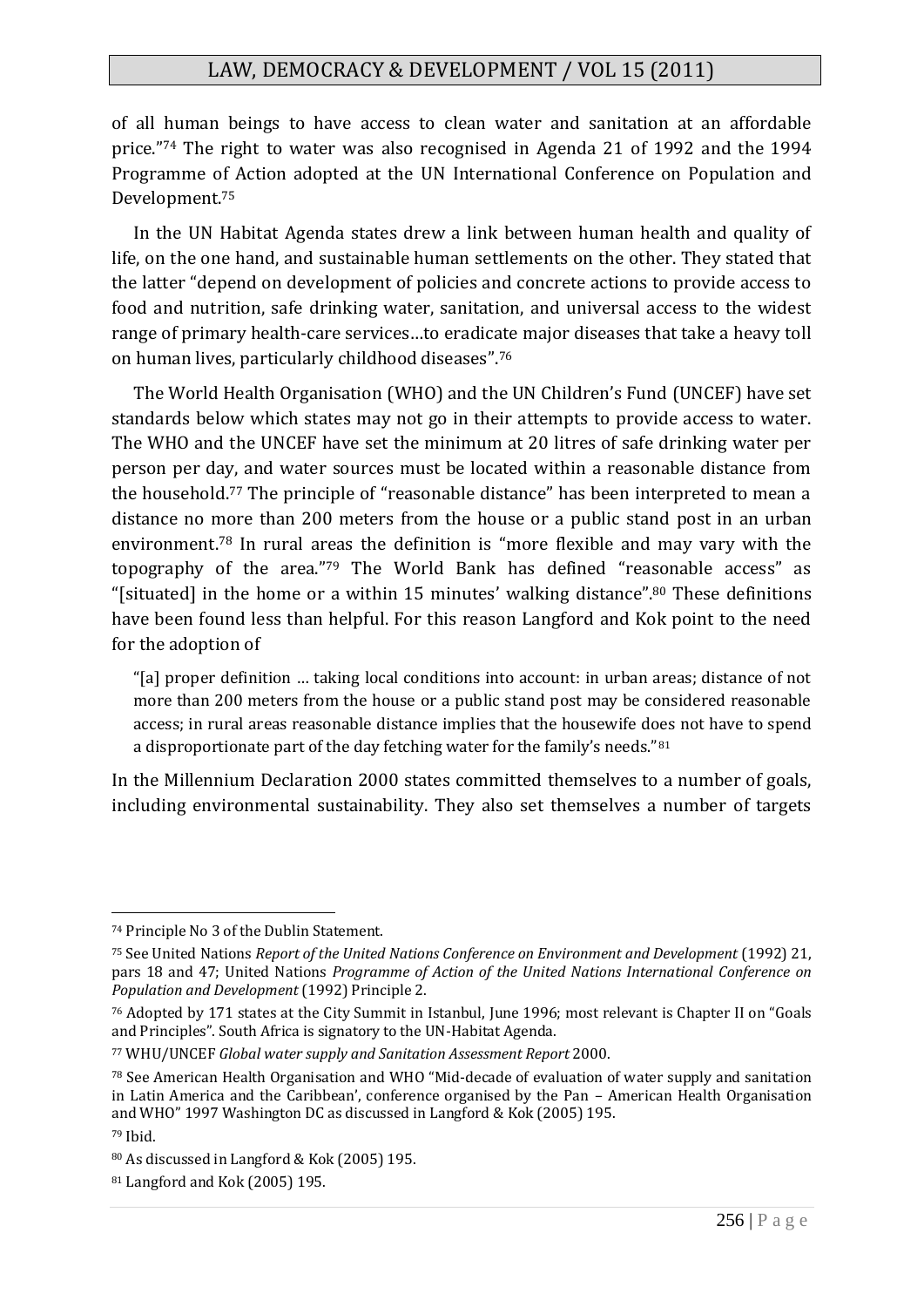including to "halve, by 2015, the proportion of the population without sustainable access to safe drinking water and basic sanitation."<sup>82</sup>

#### **3 SOUTH AFRICAN LAW**

#### **3.1 The Constitution**

The South African Constitution of 1996 is one of the few national constitutions containing an express provision on the right to water. Section 27(1) states that "[e]veryone has the right to have access to … sufficient ... water." Section 27(2) provides that the "state must take reasonable legislative and other measures, within its available resources, to achieve the progressive realisation of each of these rights."

#### **3.2 Legislation and policies on access to water**

Parliament sought to give effect to the above constitutional injunction by enacting the Water Services Act 108 of 1997 (WSA). The preamble to WSA recognises the "rights of access to basic water supply and basic sanitation necessary to ensure sufficient water and an environment not harmful to health or well-being." This recognition is repeated in section 3(1), which provides that "[e]veryone has a right of access to basic water supply and basic sanitation." Furthermore, section 3(2) states that "[e]very water service institution must take reasonable measures to realise these rights."

In terms of section 1 "basic water supply" means a prescribed minimum standard of water supply services necessary for the reliable supply of a sufficient quantity and quality of water to households to support life and personal hygiene.

The Act therefore confers on everyone a right of access to "the prescribed minimum standard of water supply necessary for the reliable supply of a sufficient quantity to households...to support life and personal hygiene." $83$  The regulations  $84$  to the Act prescribe what the basic water quantity and minimum standard of water supply should be. Regulation 3(b) states that the "minimum standard of water supply service" is

"[a] minimum quantity of potable water of 25 litres per person per day or 6 kilolitres per household per month –

- (i) at a minimum flow rate of not less than 10 litres per minute;
- (ii) within 200 metres of a household; and
- (iii) with an effectiveness such that no consumer is without supply for more than seven full days in any year."

<sup>82</sup> Goal No. 7 of the nine Millennium Development Goals in the Millennium Declaration. South Africa is a signatory to the Millennium Declaration.

<sup>83</sup> For a similar interpretation see *City of Johannesburg v Lindiwe Mazibuko and Others (Centre on Housing Rights and Evictions as* amicus curiae) (2009) 8 BCLR 791 (SCA) par 8.

<sup>84</sup> *Government Gazette* 22355, 8 June 2001, GN R509, Reg 3.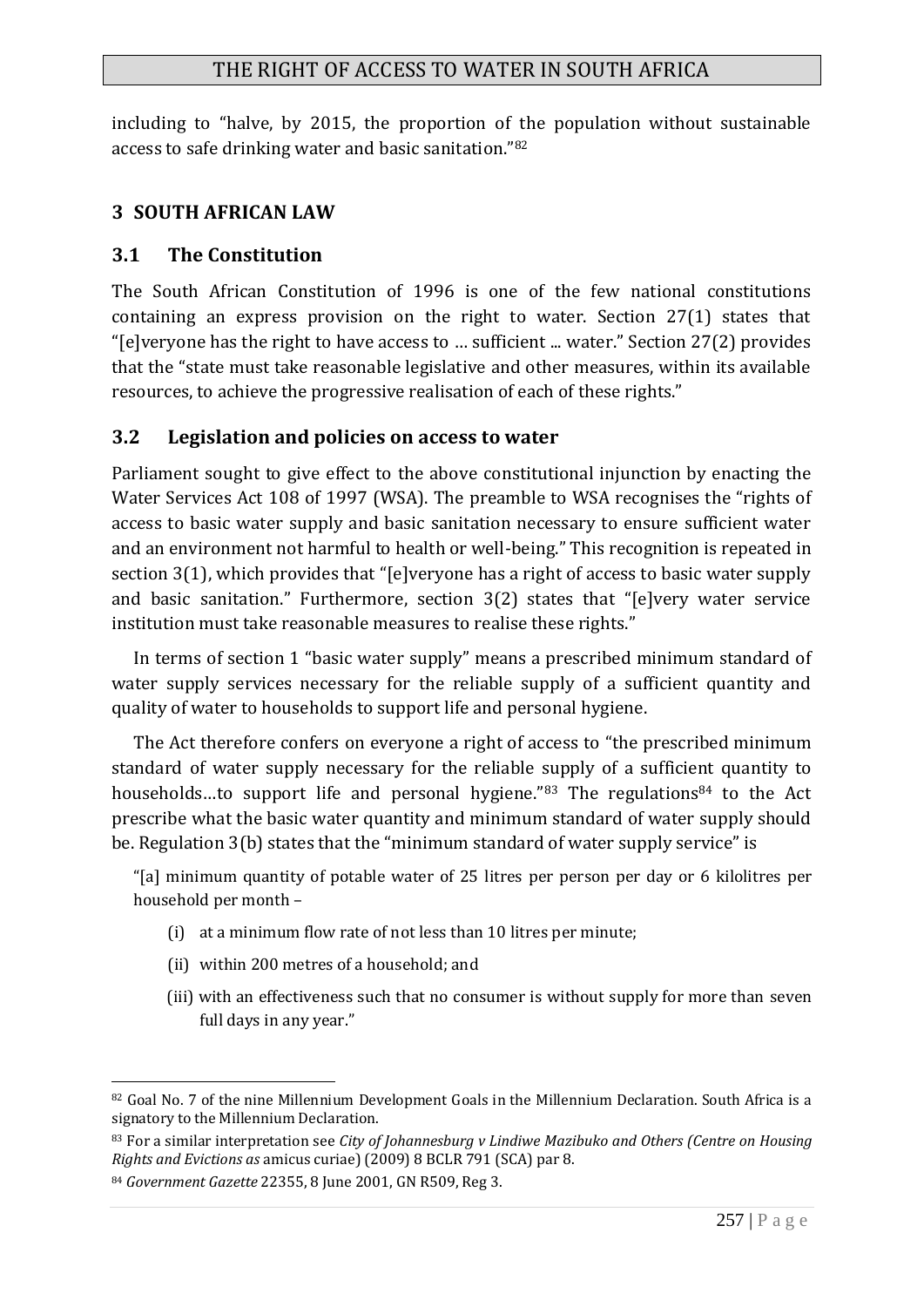Thus the Act by way of sections 3 and 1 read with regulation 3(b) confers on everyone a right of access to a minimum quantity of water of 25 litres per person per day or 6 kilolitres per household per month.

There is also the National Water Act 36 of 1998 (NWA), which is the principal Act governing water resources and their management in South Africa. It does not directly provide for the provision of water services, but provides the background and framework within which the WSA is implemented. In this sense it establishes a regulatory regime that informs, complements and supports the realisation of several rights in the Bill of Rights; for example, the environmental right (section 24) and the right to health, food and water (section 27).

The WSA codifies the Department Water Affairs and Forestry's "Water Supply and Sanitation Policy (Water Policy)" of 1994. The Water Policy defined basic water supply as 25 litres per person per day. This is considered to be the minimum required for consumption, for the preparation of food and personal hygiene. It is not considered to be adequate for a full, healthy and productive life, which is why it is considered a minimum.

For this reason the Department in 2003 issued a Strategic Framework for Water Services entitled "Water is Life, Sanitation is Dignity". In terms of this Framework basic levels of service would be reviewed in future to consider raising the basic level from 25 litres per person per day (or six kilolitres per household per month) to 50 litres per person per day. Sadly, this review never happened until the courts were confronted three years later with reviewing the allocated amounts (among other things) in subsequent suits against the government (see Section 6 below).

#### **3.3 Obligations of the state**

As a general principle, individuals have to meet their own water needs, and where there is existing access to water, as a minimum, the state may not interfere in the enjoyment thereof. That is to say, the state may not prevent people from using their own available resources to meet their water needs. This duty applies only between the state and individuals but also between individuals themselves. Where one individual threatens or violates another's right of access to water, the state must step in and protect that individual's right of access to water against threat or violation.

The Constitution provides for the progressive realisation of the right of access to water. The phrase "progressive realisation" was clearly inspired by the ICESCR. In terms of this treaty neither retrogression nor inaction is allowed a state party. According to the Committee on ESCR, the phrase should be interpreted as obliging a state to "move as expeditiously and effectively as possible towards a full realisation of a particular right."<sup>85</sup> The Constitutional Court has held that this interpretation is in consonance with

<sup>85</sup> General Comment No. 3, para 9.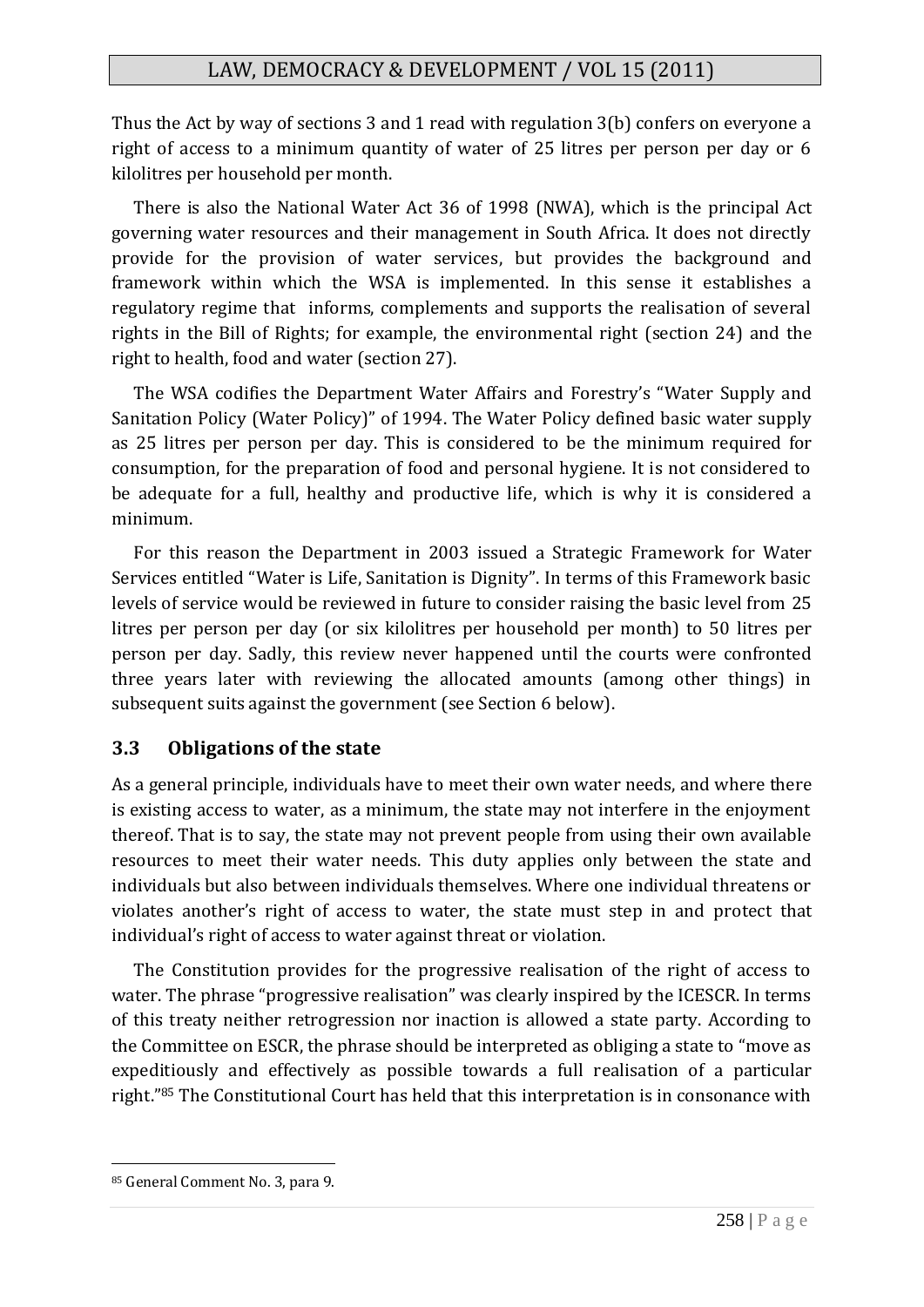the demands in the South African Constitution.<sup>86</sup> For this reason the state is expected to develop clear goals, realistic strategies for the achievement of these goals,<sup>87</sup> timerelated benchmarks to measure progress, $88$  and monitoring and review mechanisms by which progress in the realisation of the right may be measured.<sup>89</sup>

A state will be violating its obligation to provide its citizens with access to water if its water policy leads to a decline in access to water by South African citizens at the hands of the state. The Committee on ESCR has stated that "any deliberately retrogressive measures in that regard would require the most careful consideration and would need to be fully justified … in the context of the full use of the maximum available resource."<sup>90</sup>

This is significant in the South African context as section 27(2) of the Constitution makes the duty to progressively realise a right of access to water contingent on the availability of resources. Furthermore, the Constitutional Court initially showed deference to the state on budgetary and allocation of resources decisions, limiting its review to the reasonableness of whatever means the state thought appropriate to realise the rights in the Constitution, including that of access to water.<sup>91</sup> The Committee on ESCR, however, has interpreted this qualification as referring to resources existing within a state as well as resources available from the international community through international assistance and co-operation.<sup>92</sup> This interpretation is further bolstered by the recently adopted Convention on the Rights of Persons with Disabilities. In Article 32(1) the states parties to the treaty recognise the importance of international cooperation and the promotion thereof in assisting poorer states to meet the objectives of the treaty. In particular, states parties pledge to, among other things, " [p]rovide, as appropriate, technical and economic assistance, including by facilitating access to and sharing of accessible and assistive technologies, and through the transfer of technologies" (Article 32(1)(d).

Subsequent cases, however, reveal that courts will be more interventionist with regard to state budgetary and resource allocation decisions when they deem it justified, provided enough information is placed before them and they feel competent to make that kind of intrusion in the particular circumstances. In this respect a court reviewing the right of access to water may draw inspiration from the Committee on ESCR's

<sup>86</sup> See *Government of the Republic of South Africa v Grootboom* 2001 1 SA 46 (CC), para 45.

<sup>87</sup> General Comment No. 1, para 4, speaking of "principled policy-making".

<sup>88</sup> General Comment No. 1, para 6. See also Langford and Kok (2005) 202.

<sup>89</sup> General Comment No. 15, s V.

<sup>90</sup> In General Comment No. 3, para 9.

<sup>91</sup> In *Soobramoney v Minister of Health, KwaZulu-Natal* 1998 1 SA 765 (CC), a first socio-economic rights case concerning the right to health care, the Court applied a "rationality test" in assessing whether the state was meeting its obligation to access to health care in term of s 27(1)(a) of the Constitution. The Court held that state decisions must "rational" and taken in "good faith" [para 9]. If these requirements are met, courts will not interfere. The state will not be acting rationally if it allocates grossly inadequate or no resources to the realisation of a particular socio-economic right [para 9]. For a recent work on the issue of constitutional deference, see McLean (2009) 23 – 87.

<sup>92</sup> General Comment No. 3, para 13.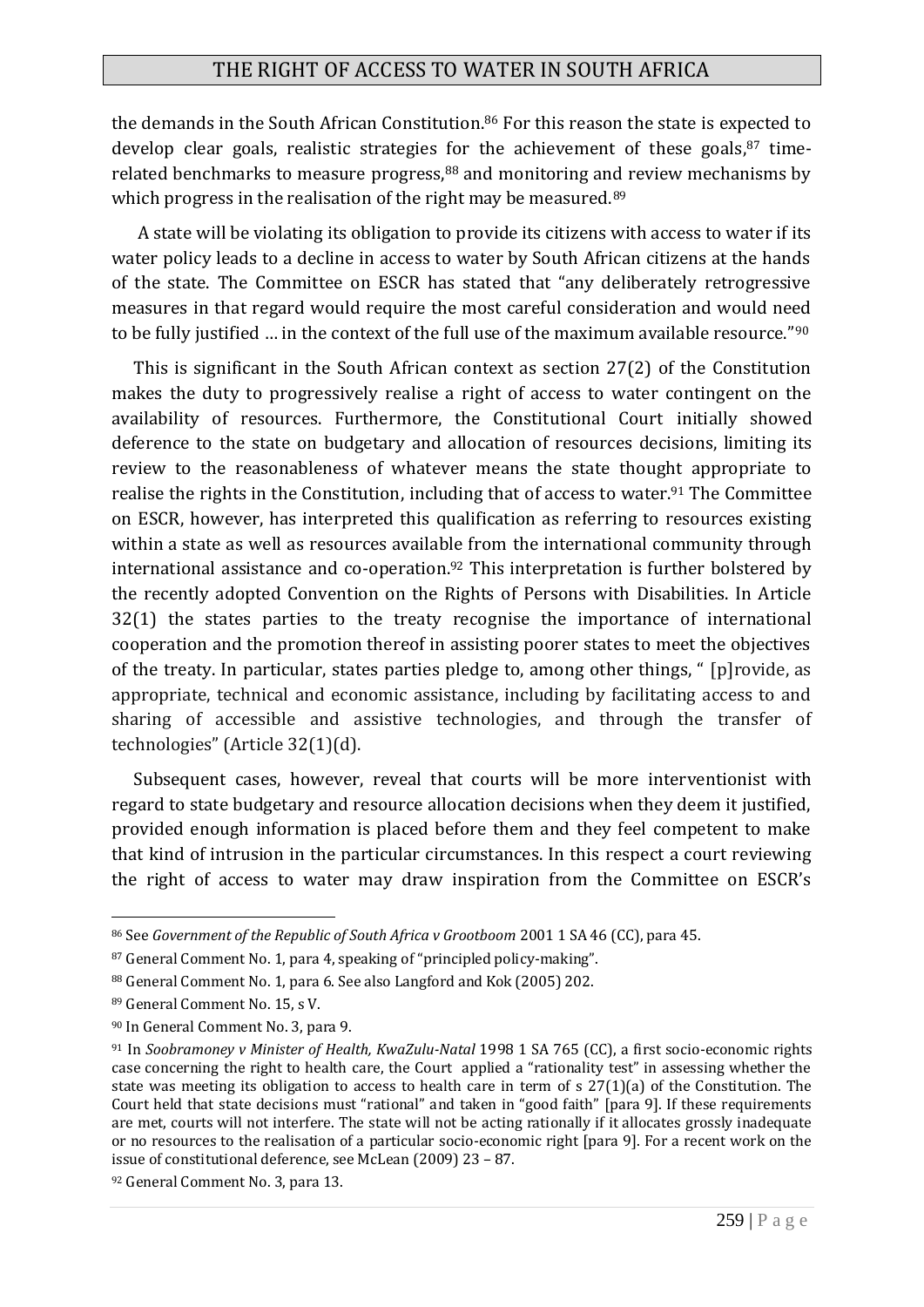General Comment No. 15 which signifies a marked shift from earlier comments regarding resource constraints consideration. In this recent comment the Committee on ESCR stated that "with respect to the right to water, States parties have a *special* obligation to provide those who do not have sufficient means with the necessary water and water facilities and to prevent any discrimination on internationally prohibited grounds in the provision of water and water services."<sup>93</sup>

The South African Constitution spells out the state's obligations in respect of the rights in the Constitution. Section 7(2) provides that "[t]he state must respect, protect, promote and fulfil the rights in the Bill of Rights". The duty to respect requires of the state to desist from interfering with the enjoyment of the right of access to sufficient water. The Committee on ESCR has stated that the right to water contains freedoms and entitlements. The freedoms include the "right to maintain access to existing water supplies necessary for the right to water, and the right to be free from interference, such as the right to be free from arbitrary disconnections or contamination of water supplies."<sup>94</sup> This would mean that the state must refrain from "arbitrarily depriving people of their right of access to sufficient water, or denying or obstructing the right of access to sufficient water, or unfairly discriminating when allocating water resources."<sup>95</sup>

The duty to *respect* has come before the courts in a few cases from as early as 2001. In *Manqele v Durban Transitional Metropolitan Council*<sup>96</sup> the applicant, an unemployed woman who occupied premises with seven children, requested the Court to declare that the discontinuation of water services to the premises was unlawful. Her contention was that the by-laws in terms of which the water service was discontinued exceeded the boundaries of its authority (was *ultra vires*) when viewed against the WSA. She relied on her right to a basic water supply as contained in the Act and did not rely on the Constitution. The Metropolitan Council responded that the right to a "basic water supply" in the Act had no content as no regulations have been passed to give meaning to the right. The Court found in favour of the Metropolitan Council. De Visser pointed out that the decision was "regrettable" in that the Court avoided making a pronouncement on the scope of the right in issue. He argued that, "had constitutional arguments been advanced, the Court would have been confronted with assessing the scope of the right to basic water supply under the Act."<sup>97</sup>

<sup>&</sup>lt;sup>93</sup> Emphasis mine. The Constitutional Court gave indications of this interventionist approach for the first time in *Government of the Republic of South Africa v Grootboom* 2001 1 SA 46 (CC), and then in *Minister of Health v Treatment Action Campaign (No 2)* 2002 5 SA (CC). Recently in the *Mazibuko* case (fn 83 above), the SCA delivered a decision with budgetary or resource implications for the state when it raised the minimum quantity of water from 25 litres per person per day to 42 litres per person per day.

<sup>94</sup> General Comment No 15, par 10. By contrast, "entitlements include the right to a system of water supply and management that provides equality of opportunity for people to enjoy the right to water."

<sup>95</sup> Langford and Kok (2005) 203.

<sup>96</sup> 2002 6 SA 423 (D).

<sup>97</sup> De Visser (2001) 1.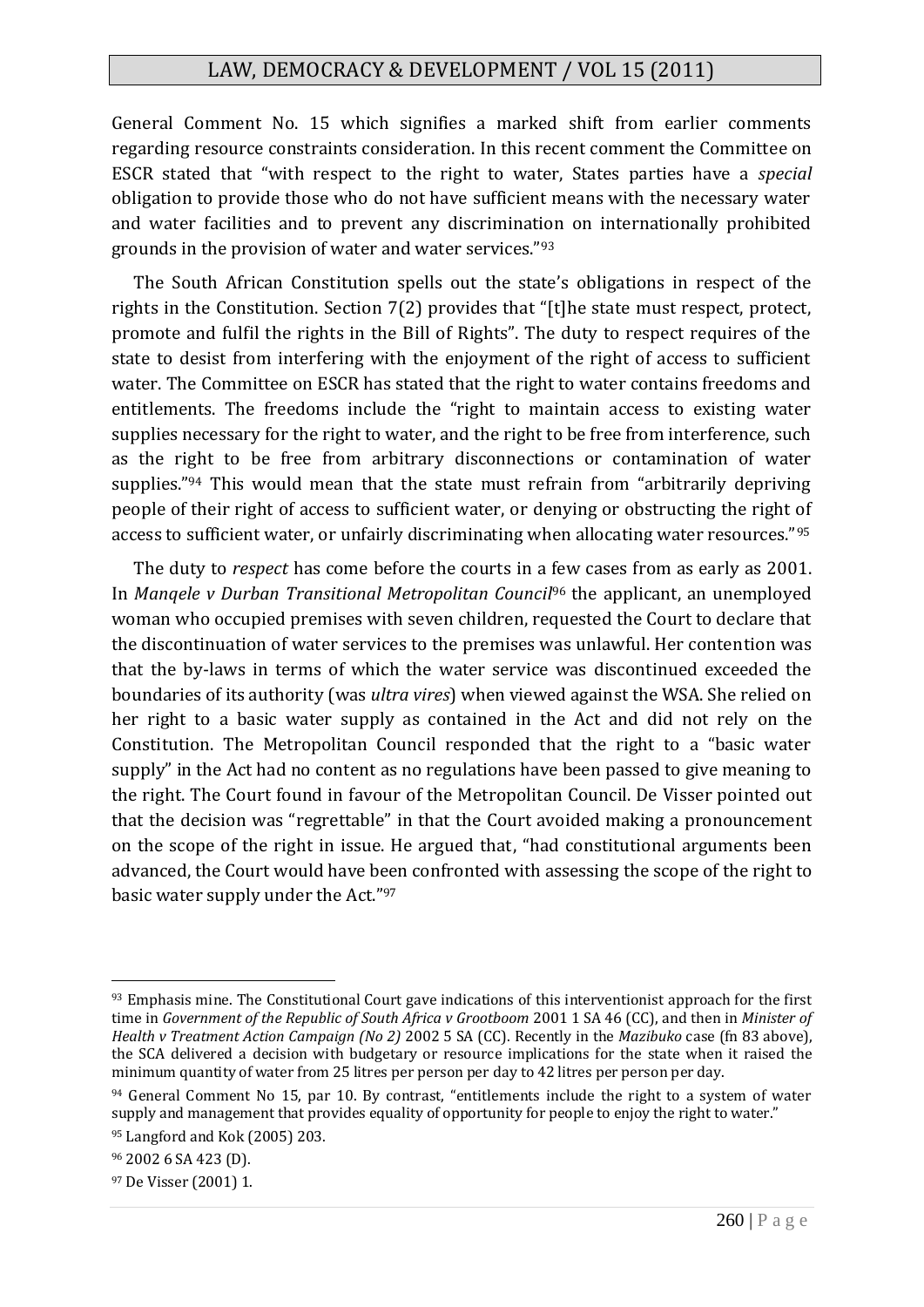In *Residents of Bon Vista Mansions v Southern Metropolitan Local Council*<sup>98</sup> the applicants sought interim relief on an urgent basis for the reconnection of their water supply. Unlike in the *Manqele* case they based their claim on the Constitution. The Court found that the obligation to respect existing access entails that the state may not take any measures that result in the denial of such access. It held that, by disconnecting the water supply, the council had *prima facie* breached the applicants' existing rights. With reference to the WSA, the Court stated that the Act provides that the procedure for discontinuing water services must be (i) fair and equitable; (ii) provide for reasonable notice of intention to discontinue the service, and (iii) provide for an opportunity to make representations. Furthermore, where a person proves to the satisfaction of the relevant water services provider that he or she is unable to pay for basic services, the service may not be discontinued. It held that a *prima facie* violation of a local council's constitutional duty occurs if a local authority disconnects an existing water service and that such disconnection therefore requires a constitutional justification. It is submitted that this decision is in accordance with the standards set out in the general comments by Committee on ESCR.<sup>99</sup>

Furthermore, interference with water supplies may in some situation require a prior court order. This would be the case if the disconnection, denial or limitation of access to water services or supplies amounts to a constructive eviction. A constructive eviction would occur if as a result of the disconnection, denial or limitation a resident is forced to leave his or her own home. It is therefore argued that this should not occur without a court order.<sup>100</sup> Constructive eviction by cutting a water supply would clearly violate section 26(3), which requires that eviction be carried out in terms of a court order obtained after considering all the relevant circumstances. In fact, the Land Claims Court has elsewhere stated that restricting the use of land may amount to an eviction and therefore trigger the application of section  $26(3)$ .<sup>101</sup>

The duty to *protect* the rights in the Bill of Rights, on the other hand, requires the state to prevent violations of the right access to water by third parties. That is to say, if a landlord arbitrarily disconnects the water supply to a lawful tenant, the state must restore water to the tenant. A component of the obligation to protect is a duty to regulate private provision of water services. The Committee on ESCR has stated that

<sup>98</sup> 2002 6 BCLR 625 (W).

<sup>99</sup> See General Comment No. 15, para 56, where the Committee on ESCR states that "[b]efore any action that interferes with an individual's right to water is carried out by the State party, or by any other third party, the relevant authorities must ensure that such actions are performed in a manner warranted by law, compatible with the Covenant, and that comprises: (*a*) opportunity for genuine consultation with those affected; (*b*) timely and full disclosure of information on the proposed measures; (*c*) reasonable notice of proposed actions; (*d*) legal recourse and remedies for those affected; and (*e*) legal assistance for obtaining legal remedies."

<sup>100</sup> Langford and Kok (2005) 204.

<sup>101</sup> In *Van der Walt v Lang* 1999 1 SA 189 (LCC) and *Dhladhla v Erasmus* 1999 1 SA 1065 (LCC*)*, as cited in Langford and Kok (2005) 204.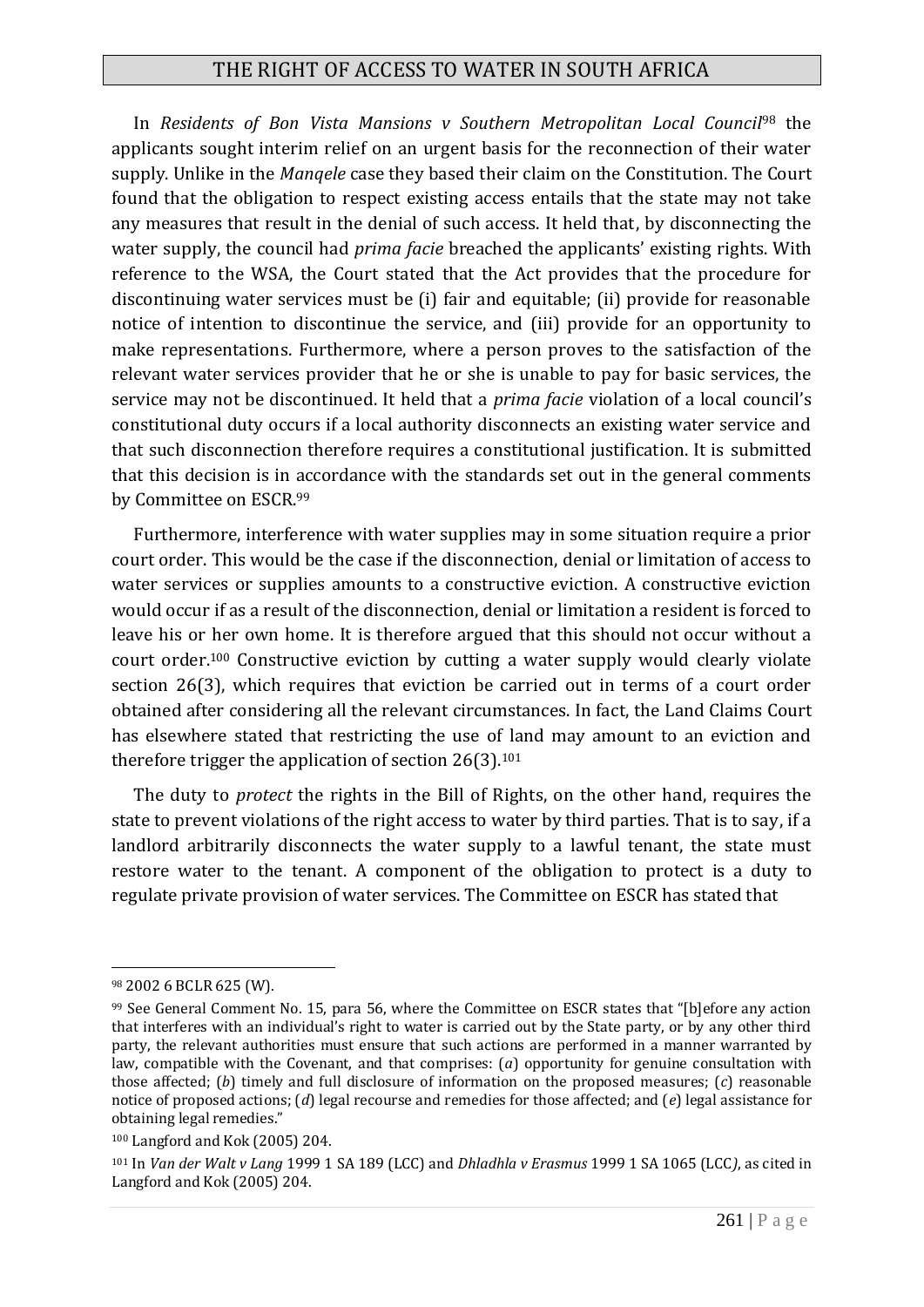"where water services (such as piped water networks, water tankers, access to rivers and wells) are operated or controlled by third parties, States parties must prevent them from compromising equal, affordable, and physical access to sufficient, safe and acceptable water. To prevent such abuses an effective regulatory system must be established, in conformity with the Covenant and this General Comment, which includes independent monitoring, genuine public participation and imposition of penalties for non-compliance."<sup>102</sup>

The duty to *promote* the right of access to sufficient water in the Bill of Rights would involve, among other things, the promotion of educational and informational programmes aimed at generating awareness and understanding of the right of access to sufficient water. The Committee on ESCR has commented that the "obligation to promote obliges the State party to take steps to ensure that there is appropriate education concerning the hygienic use of water, protection of water sources and methods to minimise water wastage."<sup>103</sup>

The obligation to *fulfil* the rights in the Bill of Rights requires of the state to take appropriate legislative, administrative, budgetary, judicial and other measures towards the full realisation of the right.<sup>104</sup> Another important component of the duty to fulfil is that the state must facilitate and provide access to sufficient water. According to the Committee on ESCR "[s]tates parties are also obliged to fulfil (provide) the right when individuals or a group are unable, for reasons beyond their control, to realise that right themselves by the means at their disposal."<sup>105</sup>

In the *TAC<sup>106</sup>* case, however, the Constitutional Court made it clear that sections  $26(2)^{107}$  and  $27(2)^{108}$  qualify the section  $7^{109}$  obligations in respect of socio-economic rights.<sup>110</sup> The state's obligation to respect, protect, promote and fulfil the right of access to sufficient water is likewise limited by these qualifiers. It remains unclear, however, to what extent these qualifiers limit the state's duty to "respect" the right of access to sufficient water. It is submitted here that these qualifiers should not affect the State's duty to respect as this duty typically calls for very minimal or no resources at all for its implementation.

<sup>102</sup> General Comment No 15, para 24.

<sup>103</sup> General Comment No. 15, para 25; see also General Comment No. 10 (1998), para 3(a).

<sup>104</sup> Maastricht Guidelines (1998) *Human Rights Quarterly* 691-701, para 6. For a fuller discussion of the guidelines, see Langford and Kok (2005) 204.

<sup>105</sup> General Comment No. 15, para 25.

<sup>106</sup> *Minister of Health v Treatment Action Campaign and Others* (2002) 10 BCLR 1033 (CC).

<sup>107</sup> S 26(2) stipulates: "the state must take reasonable legislative and other measures, within its available resources, to achieve the progressive realisation of this right."

<sup>108</sup> S 27(2) provides: "the state must take reasonable legislative and other measures, within its available resources, to achieve the progressive realisation of each of these rights."

<sup>109</sup> Section 7(2) obliges the state to respect, protect, promote and fulfil the right the rights in the Bill of Rights.

<sup>110</sup> *TAC* case, para 39.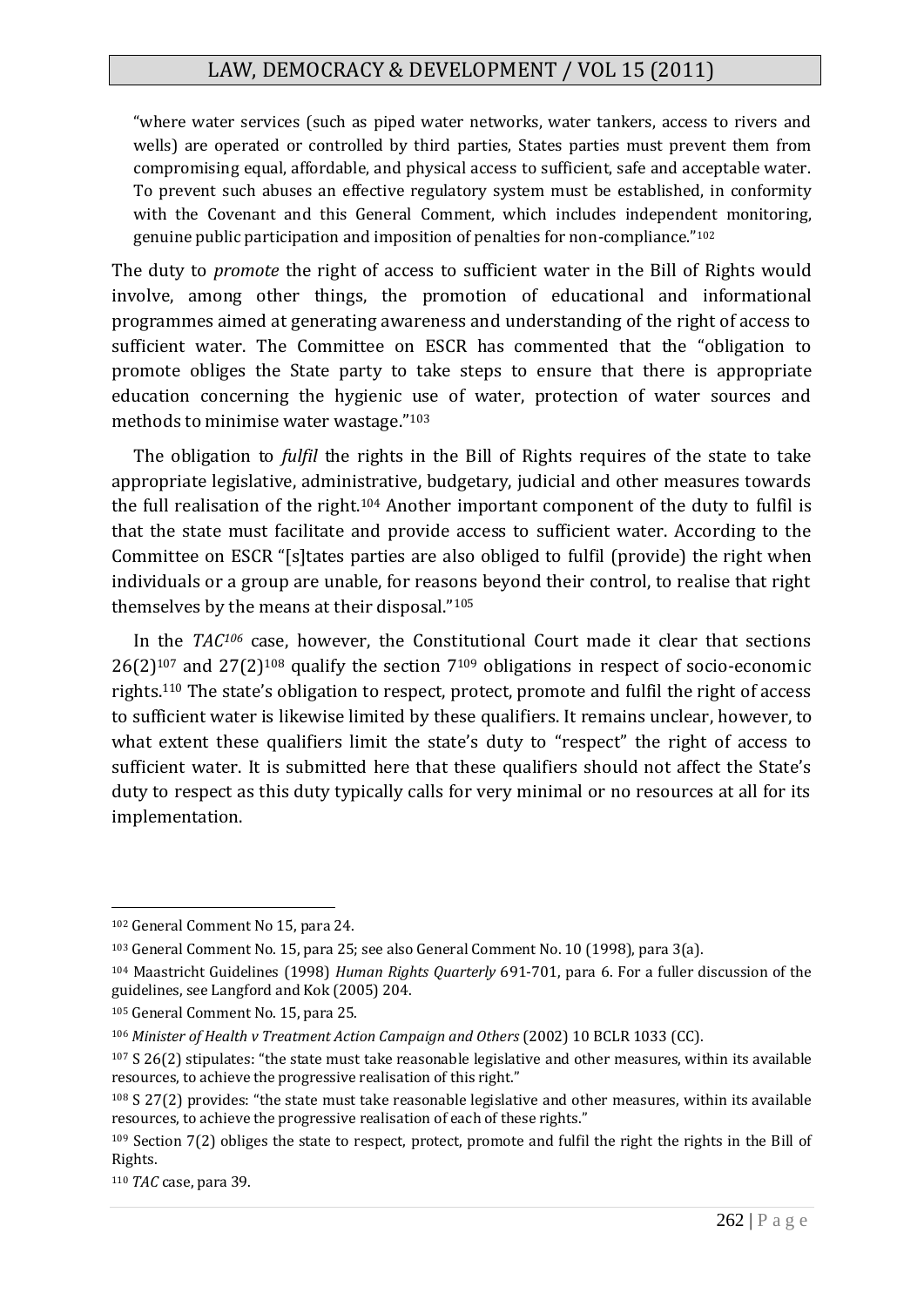## **3.4 Linking access to water with other rights in the Constitution**

From the record of general comments by the Committee on ESCR, the interdependence of access to water and other rights becomes conspicuous. In fact, access to water is often a precondition for the fulfilment and enjoyment of most of the other rights.

Commentators point to the difference in wording of the socio-economic rights. Sections 26 (housing), 27 (health, water, food, social security) are categorised as "access rights", while sections  $28(1)(c)$  (on "basic nutrition") and  $29(1)(a)$  (on "basic education") are basic rights. While water is categorised as an "access" right, it goes without saying that the obligation to provide basic nutrition cannot be fulfilled without access to sufficient water for drinking, food preparation and even food production.<sup>111</sup> Thus the right to water straddles these two categories. The significance of the wording lies in the fact that the state has to meet this obligation with regard to children immediately, as this right is not qualified. However, the Constitutional Court in *Grootboom*, in the context of access to housing, stated that sections 28(1)(*b*) and 28(1)(*c*) must be read together and that the obligations set out in section 28(1)(*c*) primarily rests on the parents or family of the child and only alternatively on the state; for example, where children are removed from their families.<sup>112</sup>

Furthermore, section 35(2)(*e*) provides that everyone who is detained, including every sentenced prisoner, has a right to "conditions of detention that are consistent with human dignity, including, at least, exercise and the provision, at state expense, of adequate accommodation and nutrition, reading material and medical treatment." As stated above, water forms an important component of that nutrition which the state must provide at its own expense.

Moreover, section 24 stipulates that everyone has a right to an environment that is not harmful to their health or well-being and to have the environment protected through legislative and other measures that prevent pollution and ecological degradation, and promote conservation and secure ecologically sustainable development and use of natural resources while promoting justifiable economic and social development.<sup>113</sup> With many people still drawing water directly from the source (rivers, dams or wells), often with no alternative, a harmful environment would represent a health hazard. Using untreated water from the source exposes communities to a variety of water and air-born contaminants with a potential to cause serious health problems.<sup>114</sup>

<sup>&</sup>lt;u>.</u> <sup>111</sup> Langford and Kok (2005) 206.

<sup>112</sup> Paras 76-79.

<sup>113</sup> See also Langford and Kok (2005) 207.

<sup>114</sup> Drawing water directly from the source by poor rural communities is still prevalent in South Africa 17 years into our democracy. See among others *The New Age* (22 June 2011). To deal with this challenge President Zuma in his 2011 state of the nation address stated that "[g]overnment will spend R2,6 billion on water services this year. Among the priority areas are the provinces of Limpopo, KwaZulu-Natal and the Eastern Cape where there are still high numbers of people without safe drinking water, while not neglecting other areas."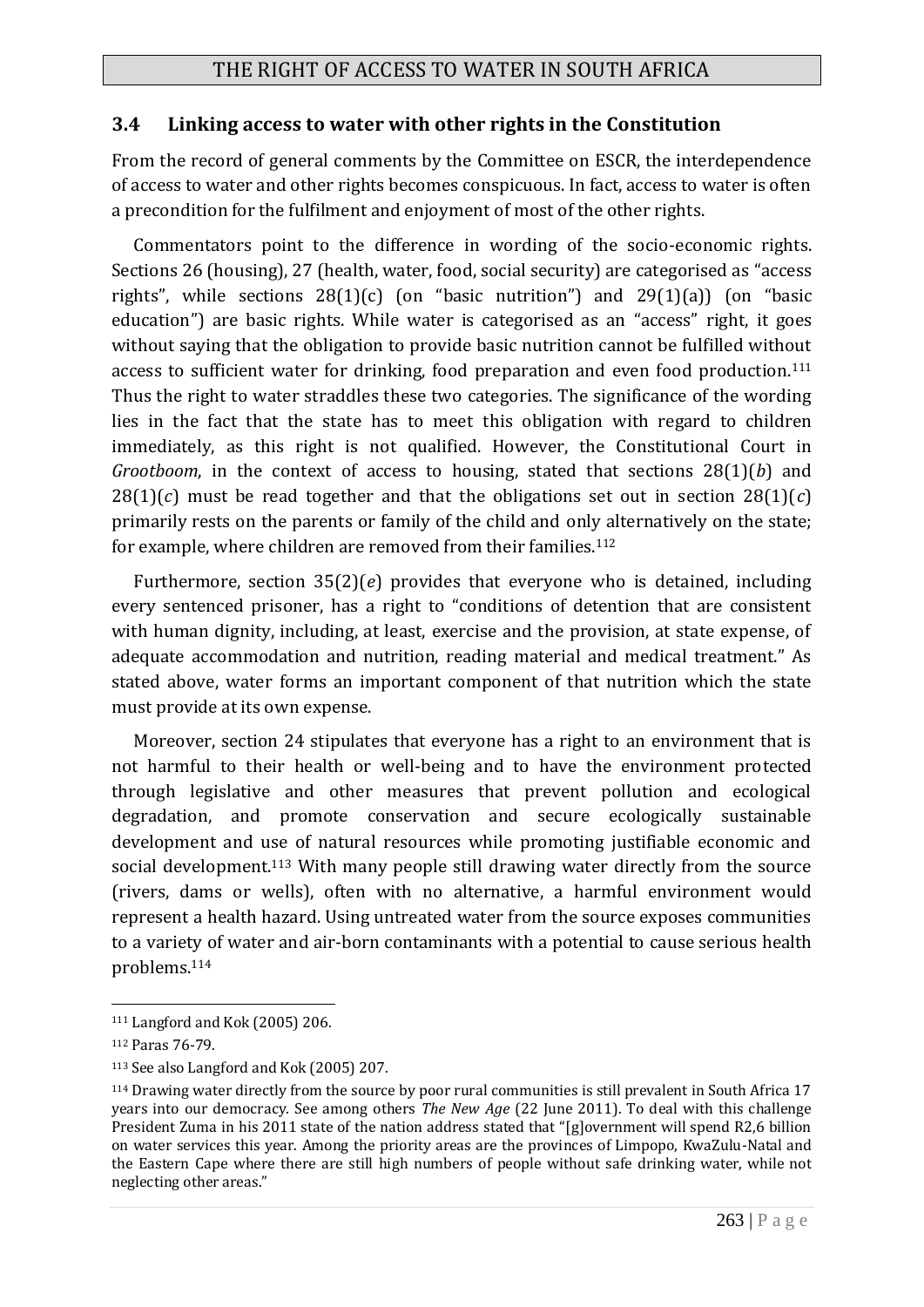For instance, in the *SERAC* case<sup>115</sup> the applicants complained of illnesses associated with their polluted water and soil, including gastrointestinal problems, skin diseases, cancers and respiratory ailments. After detailing the initial steps to be taken by the government to remedy the situation complained of, the Commission stated that a government's obligation in relation to the right to health and healthy environment of its citizens consisted of the following minimum: to take reasonable precautions to avoid contaminating the environment in a manner that threatens the physical, mental and environmental health of its citizens; to ensure that private parties do not systematically threaten peoples' health and environment; and to provide citizens with information regarding environmental health risks and meaningful opportunities to participate in development decisions.<sup>116</sup>

#### **4 PROGRESS ACHIEVED IN PROVIDING ACCESS TO SUFFICIENT WATER TO POOR SOUTH AFRICANS**

Painting a picture of the progress made thus far by the South African government in the provision of water and sanitation in the context of poverty alleviation, the President said in his state of the nation address of 2009 that "access to potable water improved from 62% in 1996 to 88% in 2008 and that access to sanitary facilities improved from 52% in 1996 to 73% in 2007."<sup>117</sup> While the 2010 state of the nation address was silent on the advances made by the end of 2009 in expanding access to basic water supply, in his 2011 state of the nation address the President stated that an additional 400 000 people had access to basic water supply by the end of 2010.<sup>118</sup>

A practical and an effective way of targeting free basic services such as water to those who cannot afford to pay for them has been through the Indigent Register policy adopted by government at municipal level.<sup>119</sup> Municipalities identify households that are eligible to receive free basic services. Of the estimated 5,5 million indigent households in the country, over four million (73%) are registered on municipal databases and currently receive free basic water.<sup>120</sup>

The judiciary has also entered the fray in the struggle by poor citizens to have access to sufficient water. In *Mazibuko v City of Johannesburg*<sup>121</sup> the applicants brought a

<sup>115</sup> *The Social and Economic Rights Action Center for Economic and Social Rights (SERAC) v. Nigeria*, Communication No. 155/96, African Commission on Human and Peoples' Rights. <sup>116</sup> *SERAC* case, paras 6-7.

<sup>117</sup> President Kgalema Motlanthe "State of the nation address of the president of South Africa to the joint sitting of parliament" February 6, 2009, available at [http://www.pmg.org.za/briefing/20090206-state](http://www.pmg.org.za/briefing/20090206-state-nation-address)[nation-address,](http://www.pmg.org.za/briefing/20090206-state-nation-address) (accessed 8 July 2011)...

<sup>118</sup> President Jacob Zuma "State of the Nation Address of the President of South Africa to the joint sitting of parliament" February 10, 2011, available at <http://www.pmg.org.za/node/25075> (accessed 8 July 2011).

<sup>119</sup> See *Mazibuko* case above, para 42 and 46.

<sup>120</sup> The Presidency *Towards anti-poverty strategy for South Africa, a discussion document* (2008), available a[t http://www.thepresidency.gov.za/pebble.asp?relid=1090](http://www.thepresidency.gov.za/pebble.asp?relid=1090) (accessed 8 July 2011).

<sup>121</sup> 2008 JOL 21829 (W).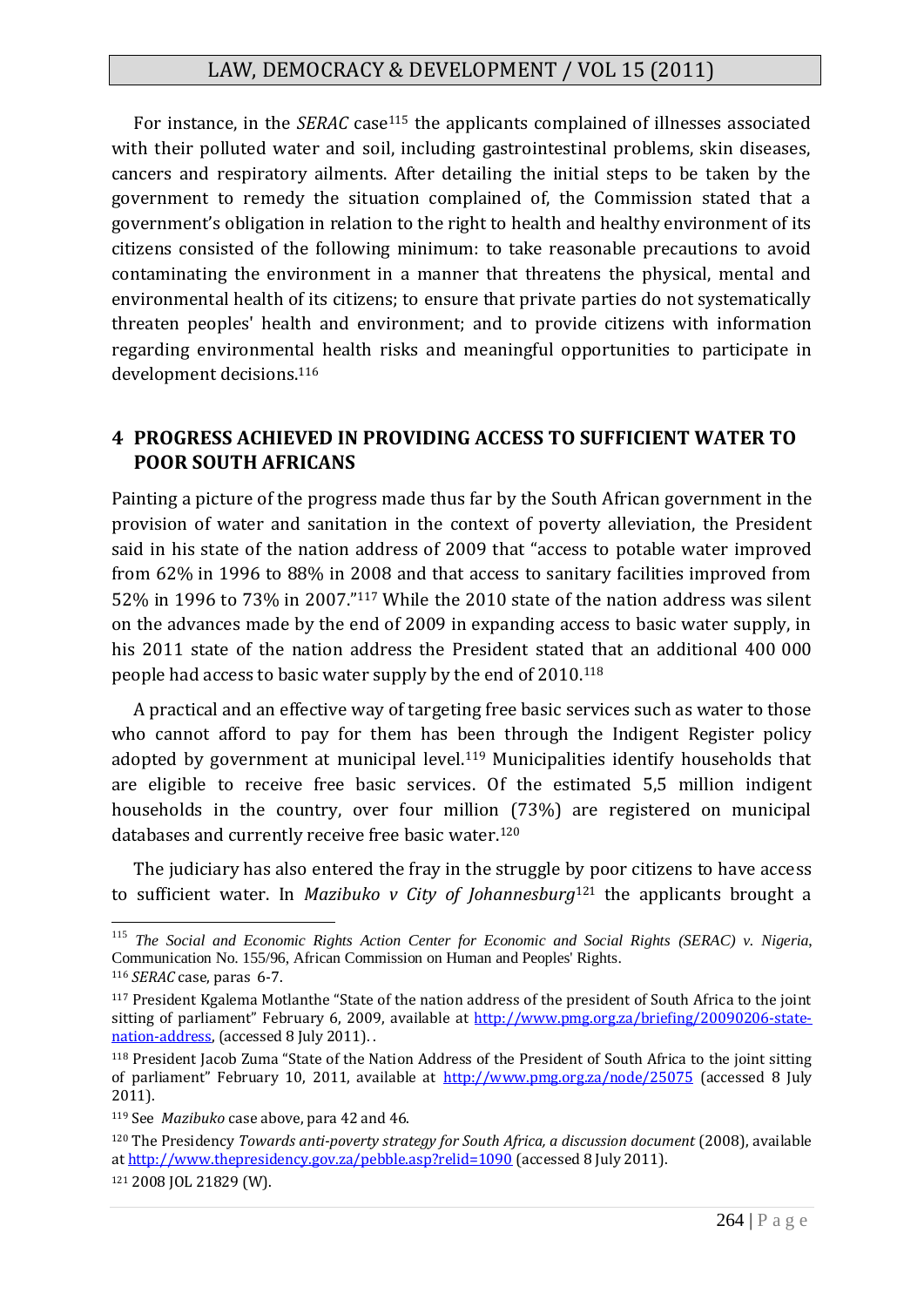complaint against the City's use of prepaid water metres in the township of Phiri in Soweto, Johannesburg. The effect of the prepaid metres was that, when the free basic water allocation of 25 litre per person per day or 6 kilolitres per household per month was exhausted, they were left with no water until the next month's allocation. The Court found that the use of prepaid water metres was unlawful as it was not authorised by City's by-laws.<sup>122</sup> The Court also held that the use of prepaid metres amounted to unfair discrimination as these were installed only in poor households while residents in upmarket areas received water on credit. There was further discrimination in that the use of prepaid metres did not allow an opportunity to make representations on inability to pay for water, while this opportunity was available to their more affluent counterparts.<sup>123</sup> The Court therefore ordered the immediate removal of prepaid metres.<sup>124</sup>

More importantly, the Court also found the amount of 25 litres per person per day or 6 kilolitres per household to be insufficient for the residents' daily needs, such as drinking, cooking, bathing and personal hygiene, and ordered the City to provide a minimum of 50 litres per person per day.<sup>125</sup>

The City of Johannesburg appealed against this decision to the Supreme Court of Appeal (SCA). The SCA upheld the High Court's decision in as far as it related to the lawfulness of the use of prepaid water metres. The SCA also agreed that 25 litres per person per day or 6 kilolitres per household per month was insufficient. With regard to what amount would be sufficient to meet daily needs, the SCA was caught between two pieces of expert evidence. On the one hand, the respondent's evidence showed that a total of 50 litres per person per day was the minimum required to drink, cook, bath, flush the toilet and personal hygiene.<sup>126</sup> However, the appellant's evidence showed that the same needs could be met with approximately 41.2 litres per person per day.<sup>127</sup> By way of remedy, and apparently relying on the so-called "*Plascon Evans*" rule,<sup>128</sup> the SCA preferred the appellant's evidence and ordered the City to immediately provide those

- <sup>124</sup> Para 183.
- <sup>125</sup> Para 183.
- <sup>126</sup> Para 21.
- <sup>127</sup> Para 22.

<sup>122</sup> Para 105.

<sup>123</sup> Paras 91 and 92.

<sup>128</sup> Editor's note: In *Plascon-Evans Paints Ltd v Van Riebeeck Paints (Pty) Ltd* 1984 (3) SA 623 (A) the Appellate Division held as follows: "[W]here in proceedings on notice of motion disputes of fact have arisen on the affidavits, a final order … may be granted if those facts averred in the applicant's affidavits which have been admitted, together with the facts alleged by the respondent, justify such an order. The power of the Court to give such final relief on the papers before it is, however, not confined to such a situation. In certain instances the denial by the respondent of a fact alleged by the applicant may not be such as to raise a real, genuine or bona fide dispute of fact ... If in such a case the respondent has not availed himself of the right to apply for the deponents to be called for cross-examination . . . and the Court is satisfied as to the inherent credibility of the applicant's factual averment, it may proceed on the basis of the correctness thereof and include this fact amongst those upon which it determines whether the applicant is entitled to the relief which he seeks": at 634E-635C.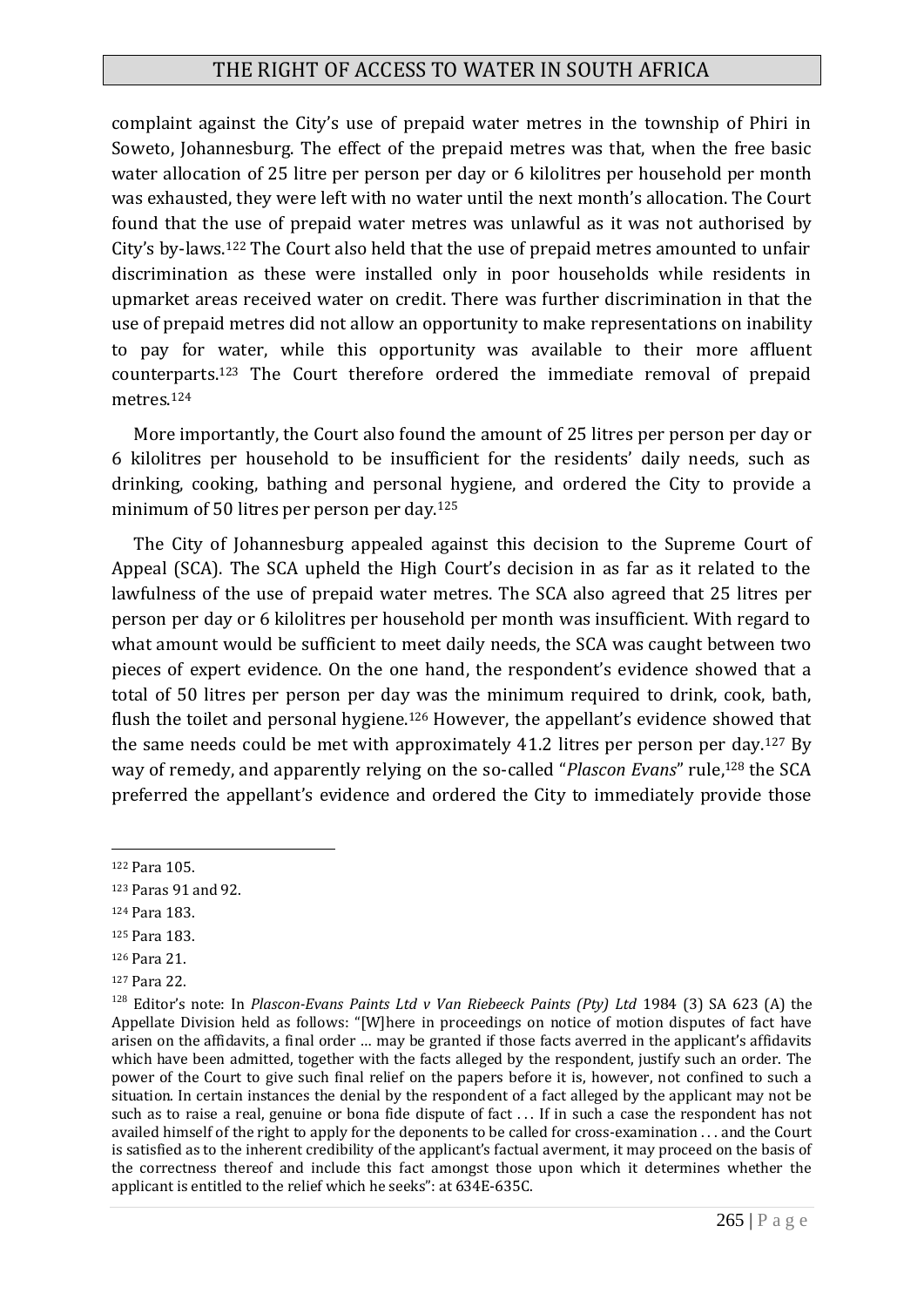on its indigent register with 42 litres per person per day.<sup>129</sup> Importantly, the SCA did not order immediate removal of prepaid water metres. Instead the SCA gave the City two years to revise its water policy in relation to the respondent.<sup>130</sup>

Unsurprisingly, the City appealed to the Constitutional Court against the decision of the SCA.<sup>131</sup> The Constitutional Court restricted its review to two major issues. The first was whether the City's policy in relation to free basic water, and particularly its decision to supply six kilolitres of free water per month to every accountholder in the City (the free basic water policy), was in conflict with section 27 of the Constitution or section 11 of the WSA 108 of 1997.<sup>132</sup> The second was whether the installation of prepaid water meters by the first and second respondents (the City of Johannesburg and Johannesburg Water (Pty) Ltd, respectively) in Phiri was lawful.<sup>133</sup> What follows is a brief summary of the Constitutional Court decision.

#### **4.1 The judgment**

The Constitutional Court held that the City's Free Basic Water policy was reasonable as the City acted consistently with its constitutional obligation in terms of section 27(1)(*b*) read with section 27(2) of the Constitution. It also held that the use of prepaid water meters in Phiri was lawful. It thus set aside the orders of High Court and SCA respectively requiring the City to provide Phiri residents with 50 and 42 litres of free water per person per day.

#### *4.1.1 On the issue of free basic water policy*

In respect of the free basic water policy, the Court had to answer four subsidiary questions. The first concerned the proper relationship between section 27(1)(*b*) (right to sufficient food and water) and 27(2) (obligation to take reasonable measures, within available resources, to progressively realise the right to water). This was necessary in order to determine the content of section  $27(1)(b)$  and ultimately whether the six kilolitres provided by the City of Johannesburg was sufficient or should be replaced with 50 litres per person per day. The Court held that section 27(1)(*b*), read with section 27(2), "does not require the state upon demand to provide every person with sufficient water without more; rather it requires the state to take reasonable legislative and other measures progressively to realise the achievement of the right of access to sufficient water, within available resources."<sup>134</sup> It stressed that section 27(1)(*b*) does not "confer a right to 'sufficient water' immediately."<sup>135</sup>

<sup>129</sup> Para 61.

<sup>130</sup> Para 62.

<sup>131</sup> *Lindiwe Mazibuko v City of Johannesburg* 2010 (3) BCLR 239 (CC).

<sup>132</sup> Para 6.

<sup>133</sup> Id.

<sup>134</sup> Para 50.

<sup>135</sup> Para 57.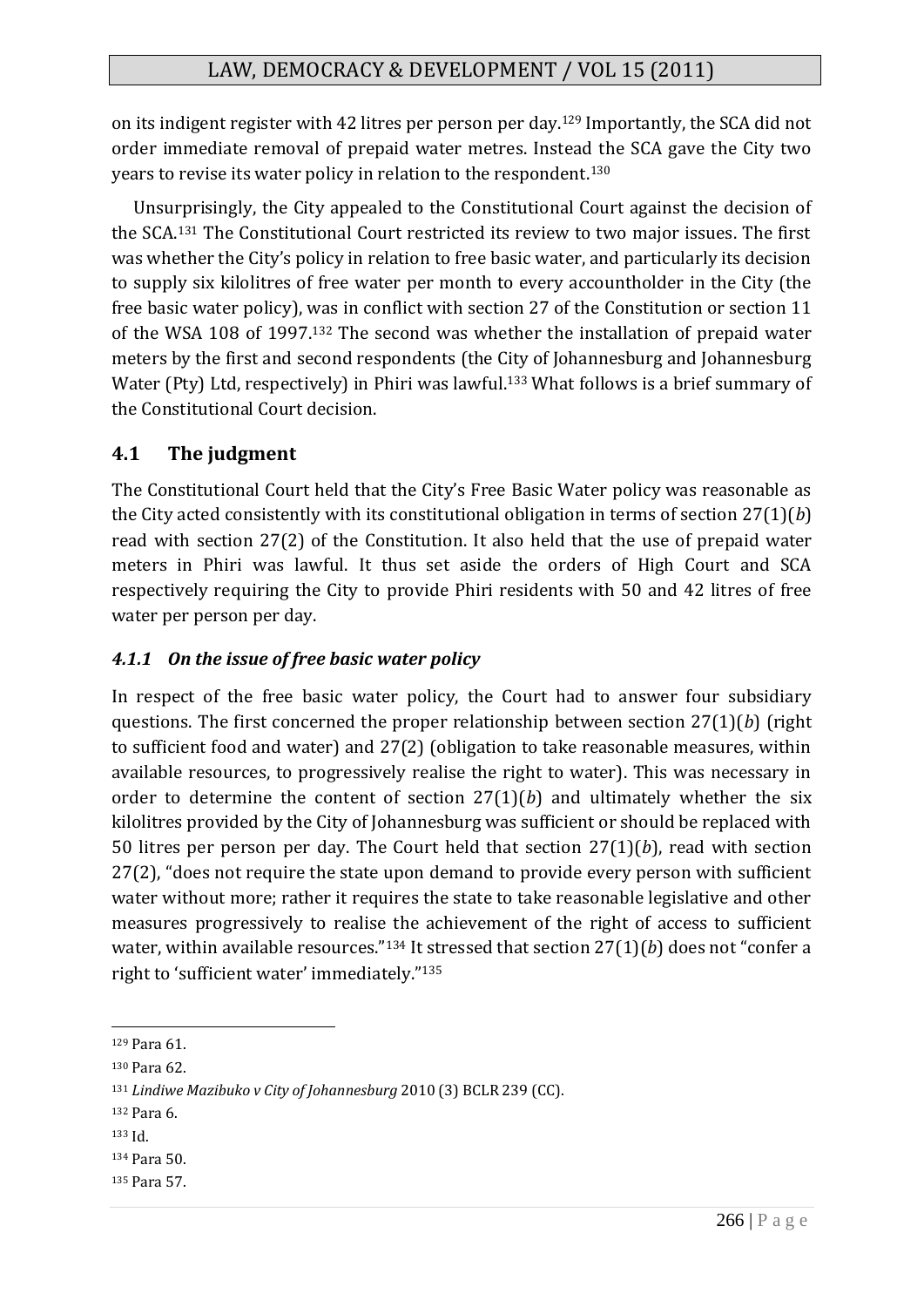The applicants had argued that determining the content of section 27(1)(*b*) required the Court to quantify an amount of water sufficient for a dignified life, as the High Court and SCA had done. The Court saw this argument as requiring it to determine the minimum core of the right to sufficient water. The Court was unwilling to do so, arguing that "[f]ixing a quantified content might, in a rigid and counter-productive manner, prevent an analysis of context."<sup>136</sup> It also argued that it was

"institutionally inappropriate for a court to determine precisely what the achievement of any particular social and economic right entails and what steps government should take to ensure the progressive realisation of the right. This is a matter, in the first place, for the legislature and executive, the institutions of government best placed to investigate social conditions in the light of available budgets and to determine what targets are achievable in relation to social and economic rights."<sup>137</sup>

Mainly because of the above reasons the Court criticised the High Court and the SCA for fixing the amount of water in their attempt to give content to sufficient water under section  $27(1)(b)$  read with section  $27(2)$ .<sup>138</sup>

The second question was whether the amount of basic water prescribed in terms of the WSA exhausted the state's obligations to provide sufficient water under section 27(1) of the Constitution. Employing reasoning similar to that outlined above, the Court found that the state is free to set the targets it wishes to achieve in respect of socioeconomic rights. Once the government has done so, the role of the court in a legal challenge is confined to assessing the reasonableness of those targets. <sup>139</sup>

The third question concerned the reasonableness of the allocation of six kilolitres of free water per stand per month by the City within the meaning of section 27 of the Constitution and/or section 11 of the WSA. The Court held that the "City is not under a constitutional obligation to provide any *particular* amount of free water to citizens per month."<sup>140</sup> It is under a duty to take reasonable measures progressively to realise the achievement of the right. Furthermore, the Court concluded that the City had adopted these measures and acted consistently with them. It therefore rejected the argument that the City's policy was based on a misconception as to its constitutional obligations.<sup>141</sup>

The Court also rejected the argument that the allocated amount was unreasonable. It held that because of the continuous movement of people in and out of the City and given the varied water and sanitary needs of different household, it would be administratively burdensome, if not practically impossible, for the City to be expected to meet everyone's

- <sup>137</sup> Para 61.
- <sup>138</sup> Para 68.
- <sup>139</sup> Para 70.
- <sup>140</sup> Para 85.
- <sup>141</sup> Ibid.

<sup>136</sup> Para 60.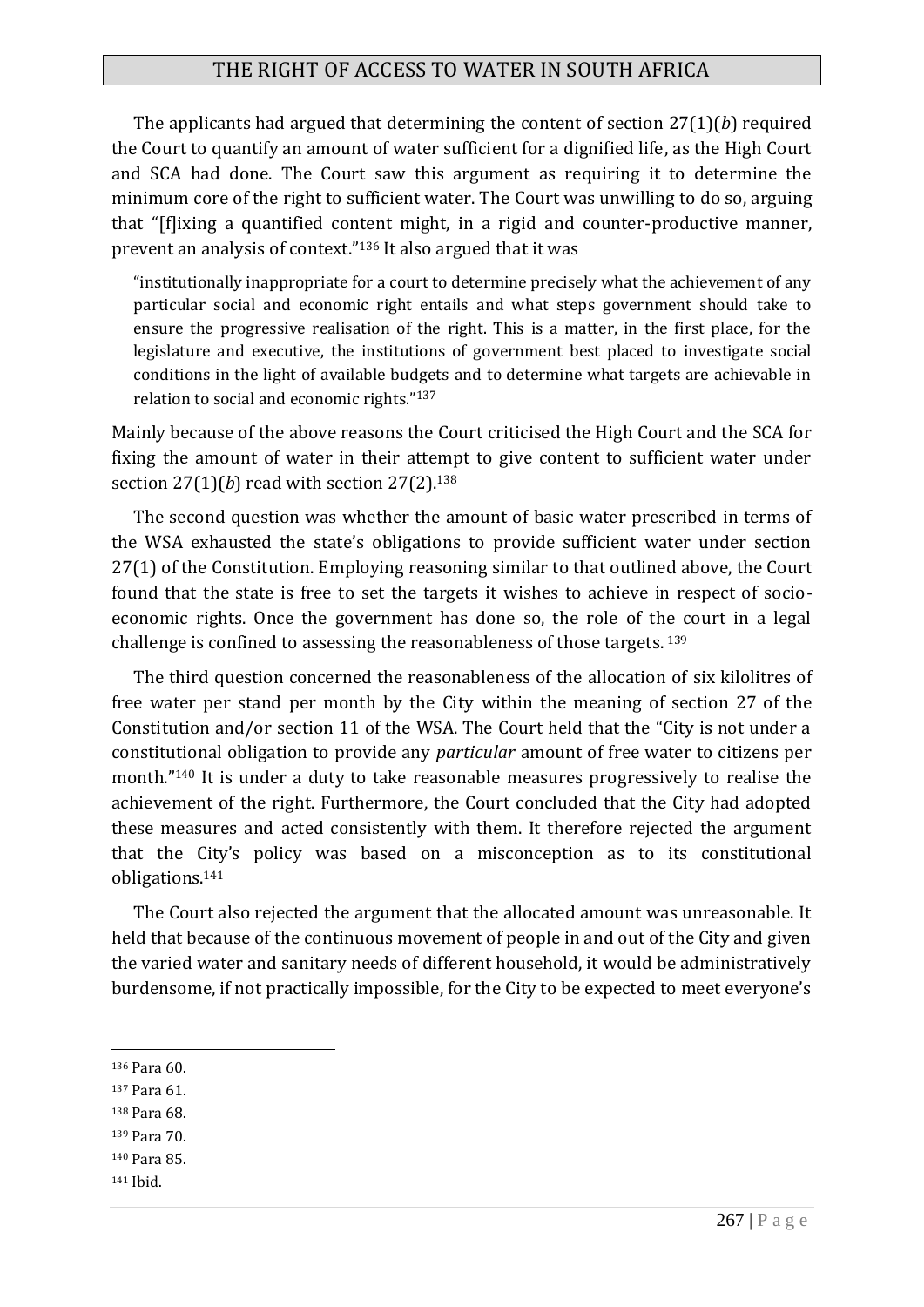needs in such a situation.<sup>142</sup> For the same reasons the Court also rejected the applicants' argument that the allocated amount was unreasonable because it was provided per household and not per person in a household.

Considering the fact that the Indigent Persons policy adopted in 2005 made provision for an extra free four kilolitres of water per month to registered households, it was held that the City's policy was flexible and continually being reconsidered to meet the needs of the poorer households. It could therefore not be said, the Court held, that the City's policy was unreasonable. <sup>143</sup>

The fourth and final question concerned the reasonableness of the Indigent Persons policy. The applicants argued that the requirement of registration rendered the policy unreasonable because it was demeaning and under-inclusive.<sup>144</sup> The Court was, however, persuaded by the City's testimony that of the available options to the City (the other being "universal access"), indigent registration or means-testing was a practically feasible way of targeting the poor. It pointed out that means-testing was also used in other government programmes, such as social security. The Court stated that "to hold a means-tested policy to be constitutionally impermissible would deprive government of a key methodology for ensuring that government services target those most in need".<sup>145</sup>

#### *4.1.2 On the issue of pre-paid water meters*

With regard to pre-paid water meters, the first question raised before the Court was whether the installation of prepaid meters had a legal basis. The applicants argued that it did not. The Court rejected this argument, holding that the authority to install prepaid water meters emanated from (i) section 3(3) of the City's Water Services By-laws (the By-laws) which creates a hybrid service level for Service Level 2 customers who default by providing that they may have pre-paid meters installed;146(ii) section 95(i) of the Municipal Systems Act 32 of 2000, which expressly requires local government to provide accessible pay points for settling accounts or for making pre-payments for services,<sup>147</sup> and (iii) section 156(5) of the Constitution, which provides that municipalities have the right to exercise any power reasonably necessary for, or incidental to, the effective performance of their functions.<sup>148</sup>

The second question was whether pre-paid meters lead to unauthorised disconnection of water supply. The Court held that the by-laws dealing with limitation or discontinuation of water supply did not apply to pre-paid meters but to credit

- <sup>145</sup> Para 101.
- <sup>146</sup> Para 109.
- <sup>147</sup> Para 110.

<sup>142</sup> Para 84.

<sup>143</sup> Paras 93-97.

<sup>144</sup> Paras 44 and 98.

<sup>148</sup> Para 111.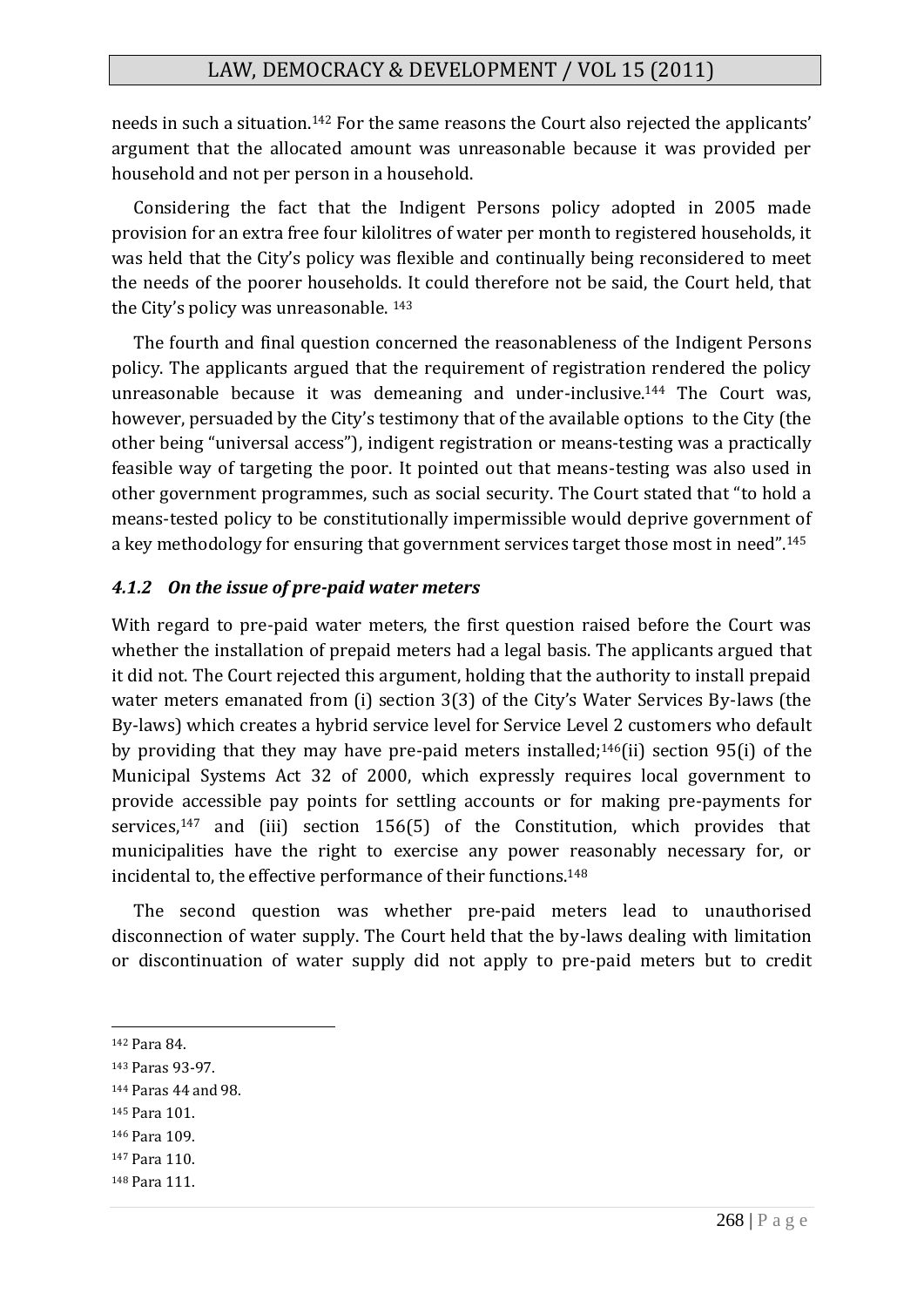meters.<sup>149</sup> According to the Court, when credit runs out of a pre-paid water connection, what results is a "suspension" and not a "disconnection" of water supply.<sup>150</sup> The Court further held that the City could not be expected to provide reasonable notice and an opportunity to be heard to a prepaid water customer each time the customer runs out of credit.<sup>151</sup>

The final question concerned the manner in which pre-paid water meters were introduced. The applicants argued that pre-paid water meters were introduced by unlawful threats and an unfair process. They also argued that their introduction was inconsistent with the state's duty to take reasonable measures to achieve the right of access to sufficient water, the right to equality under section 9 of the Constitution which prohibits unfair differentiation or discrimination, and the right to fair administrative action under section 33 of the Constitution.

With regard to unlawful threat, the Court stated that

"[a]ny resident of the City who wishes the City to provide them with a water service is limited to the options the City offers. As long as those options are lawful, it cannot be said that by limiting the options, the City is forcing the resident to make a choice against the background of an unlawful threat. If the options are unlawful, then the resident may challenge them. If they are lawful, the resident cannot complain that they are forced to accept them."<sup>152</sup>

Regarding the issue of unfairness, the Court held that introducing pre-paid waters meters did not constitute administrative action. That decision, in fact, held the Court, fell within the executive and/or legislative function of the municipality.<sup>153</sup> The Court held that, in any event, evidence before the court showed that the City had carried out adequate public consultation before introducing pre-paid water meters.<sup>154</sup>

The Court also rejected the argument that the installation of pre-paid water meters violated the government's "duty to respect", holding that "[t]he new system for the first time provided a free water allowance to all residents." Because of this, it could not be said that government interfered with the right of access to sufficient water.<sup>155</sup>

The Court was not persuaded by the applicants' argument that the introduction of pre-paid water meters constituted an unreasonable measure in conflict with section 27(2) or section 11(1) of the WSA. <sup>156</sup> On the strength of the evidence before it, the Court stated that pre-paid meter customers are charged lower tariffs (well below cost) and "are cross-subsidised by the tariffs charged to heavier water users, and credit meter

<sup>149</sup> Para 116.

<sup>150</sup> Paras 117, 120 and 121.

<sup>151</sup> Paras 122, 123 and 124.

<sup>152</sup> Paras 126.

<sup>153</sup> Paras 30 - 31.

<sup>154</sup> Paras 133 -134.

<sup>155</sup> Paras 136.

<sup>156</sup> Paras 140.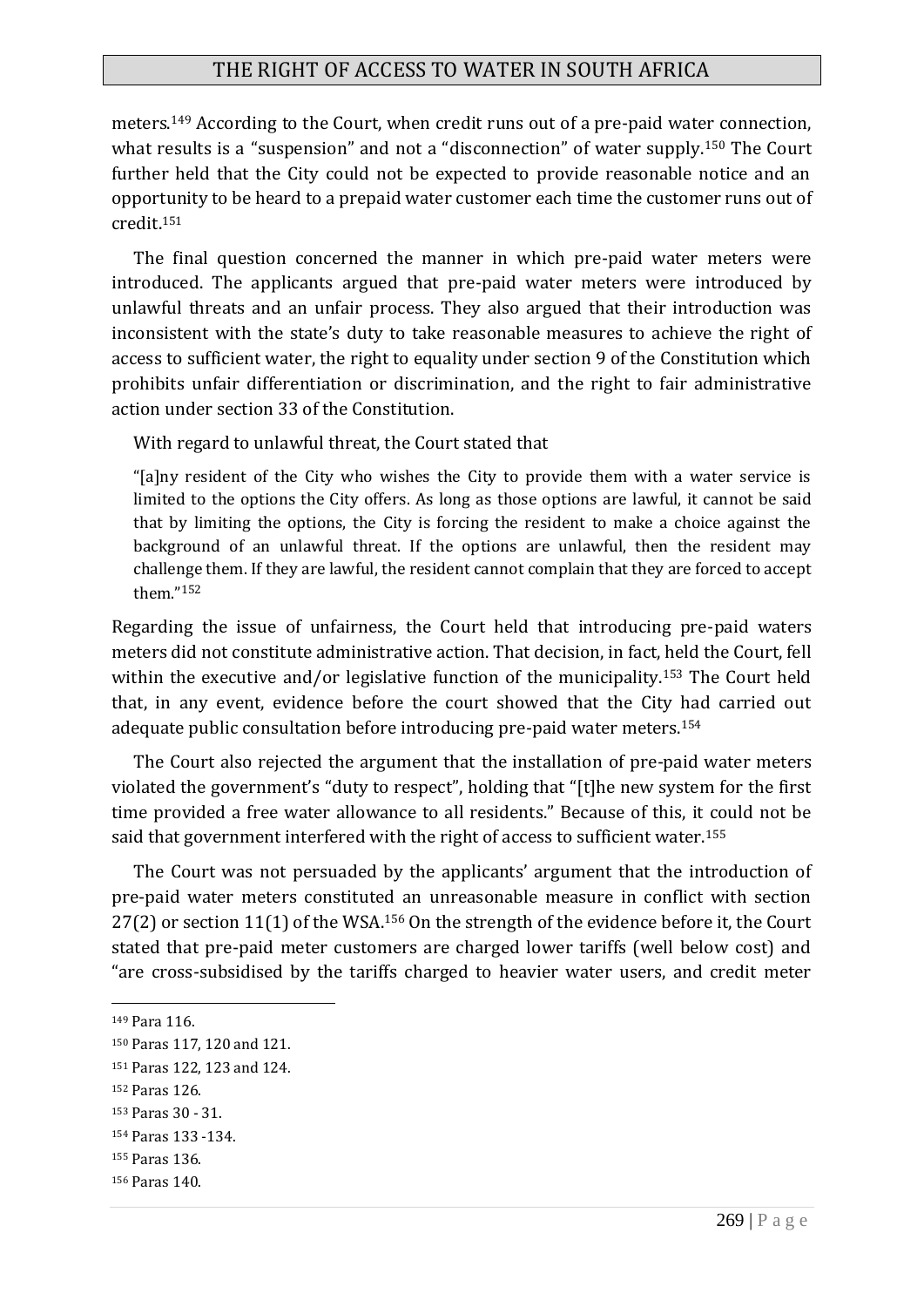users are charged a higher tariff across the board."<sup>157</sup> It held that the switch to the prepaid metered system with a free allocation of six kilolitres per month did not constitute a retrogressive step.<sup>158</sup>

The Court further rejected the applicants' contention that the introduction of prepaid meters was inconsistent with section 9(1) of the Constitution. The Court held that even if it had discriminatory impact, such discrimination was not unfair as it served a legitimate government purpose (curbing wasted and unaccounted water in the area in question).<sup>159</sup> The Court also held that the introduction of pre-paid meters was not harmful to the residents of Phiri as it in fact treated them more favourably in comparison to credit meter customers ("white suburb" residents) in that, among other things, pre-paid meter users were spared the severe penalties imposed on credit meter customers.<sup>160</sup>

#### **5 A BRIEF ANALYSIS OF THE** *MAZIBUKO* **JUDGMENTS**

The major criticisms of the *Mazibuko* judgments – especially the SCA's and the Constitutional Court's decisions – seem to centre around what is seen as the courts' avoidance of pronouncing on the content of the right of access to sufficient water. Some commentators viewed the Constitutional Court in particular as being too deferential to the executive arm of the state. For ease of reference, the decisions will be referred to as *Mazibuko HC* (High Court decision), *Mazibuko SCA* (Supreme Court of Appeal decision) and *Mazibuko CC* (Constitutional Court decision).

Commenting on *Mazibuko SCA* Dugard and Liebenberg, <sup>161</sup> while embracing certain aspects of the judgment, point out that it represents a missed opportunity to "provide normative clarity in interpreting the right of access to sufficient water and the nature of the obligations it imposes on water services providers."<sup>162</sup> At a remedial level also, they argue, the Court's order is weak for its failure, inter alia, to direct an immediate ban on prepaid water meters.<sup>163</sup> They are particularly critical of the Court's reduction of the 50 litre per person day, ordered by *Mazibuko HC*, to 42 litre per person per day.

Stewart also criticises the *Mazibuko HC* and *Mazibuko SCA* remedies, but for different reasons. She laments particularly the courts' decision to fix the amount of water to be made available to poor house.<sup>164</sup> She sees a danger in the possibility that "it may be unattainable for government to implement the order made by the Court which will automatically bring the credibility of the Court in the transformation of society into

<sup>157</sup> Paras 141.

<sup>158</sup> Paras 142.

<sup>159</sup> Paras 150 – 151.

<sup>160</sup> Paras 153 -157.

<sup>161</sup> Dugard and Liebenberg (2009) 11.

<sup>162</sup> Dugard and Liebenberg (2009) 17.

<sup>163</sup> Dugard and Liebenberg (2009) 17.

<sup>164</sup> Stewart (2010) 501.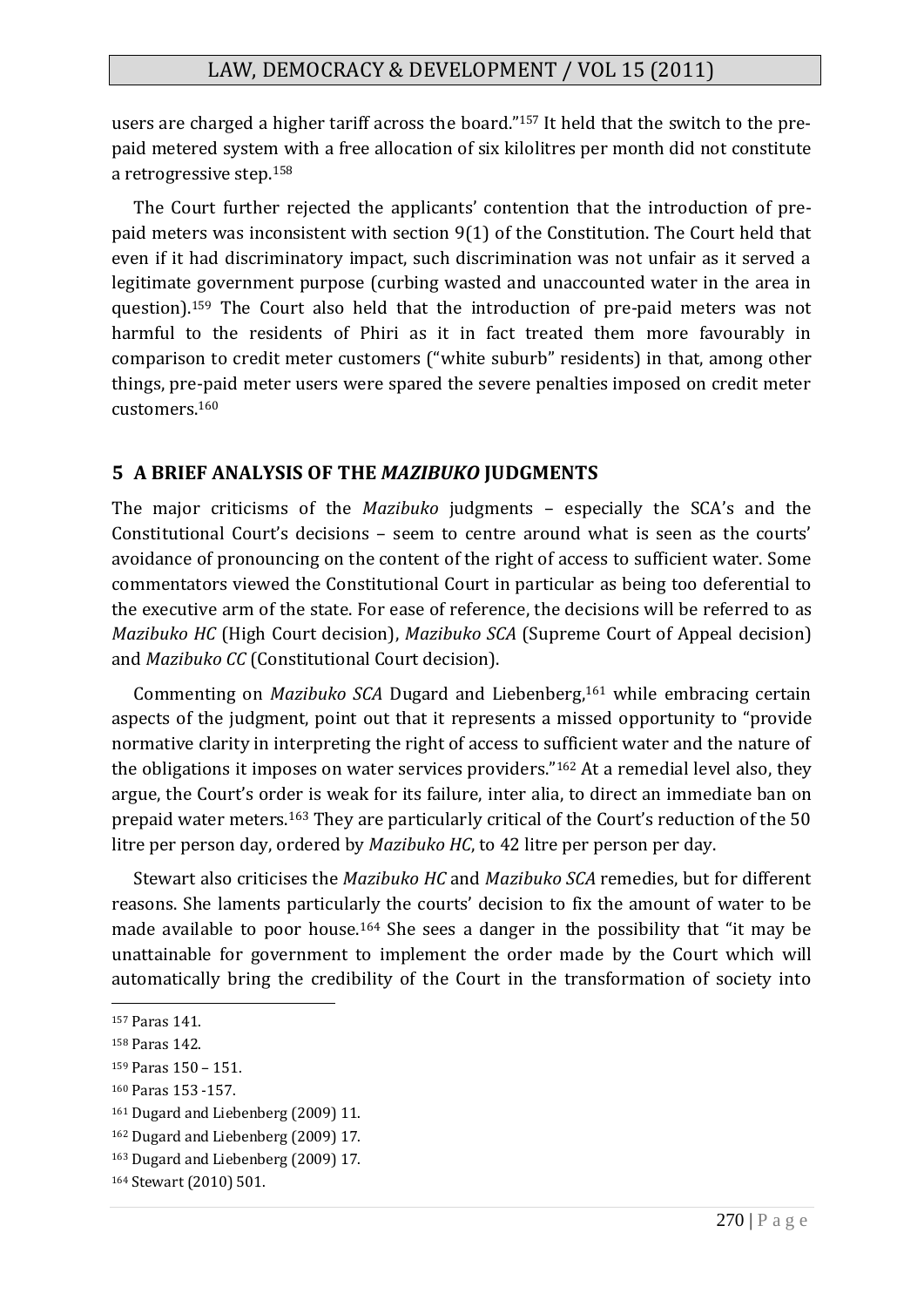disrepute."<sup>165</sup> Other points criticism include the sustainability (and therefore accessibility) of providing fixed amounts, failure to recognise water as scarce resource and disregarding the fact that evidence on record showed that the City had revised its Expanded Social Package so that those on the highest band of the City's Poverty Index receive 50 litres of free basic water per person per day.<sup>166</sup>

Commenting on *Mazibuko CC* decision, De Vos<sup>167</sup> observes that, in comparison with the Court's previous decisions, this judgment represents a regressive step. He argues that

"[t]he Constitutional Court judgment demonstrates a limited (and quite conservative) understanding of its role in enforcing social and economic rights and shows an over eagerness on the part of the Court to endorse the essentially 'neo-liberalism-with-a-humanface' pay-as-you-go water provision policies of the Municipality. To some extent the judgment represents a retreat for the Court from its hey-day when (in the *TAC* case) it ordered the state to take steps to make Nevirapine available to all HIV positive pregnant mothers in order to prevent HIV transmission to their babies."<sup>168</sup>

In her recently work published work Liebenberg<sup>169</sup> is sharply critical of each of the findings in *Mazibuko CC*. The excerpts that follow sum up Liebenberg's take on the decision. Pointing to the standard of review employed by the Court, she observes that

"[t]he Court's dismissal of the challenge to the sufficiency of the free basic water supply illustrates the shortcomings of reasonableness review unmoored from a substantive analysis of the normative purposes and values underpinning the relevant socio-economic rights. The Court fails to give any independent significance to the right of access to sufficient water in s 27(1)(b). Instead the right is subsumed within the overarching qualification of reasonableness in s 27(2)."<sup>170</sup>

Liebenberg further points to the Court's now predictable rush to embrace the reasonableness review standard without substantively engaging the socio-economic claims in the case, as well as the failure in the present case to adhere to the constitutional injunction to consider international law when interpreting the Bill of Rights. According to her, this

"represents an avoidance of the special responsibility of the courts, particularly the Constitutional Court, to interpret the normative standards underpinning socio-economic rights in the light of the considerations referred to in s 39(1) of the Constitution, and to scrutinise closely whether the State's conduct or omissions are reasonable as required by ss 26 and 27(2)."<sup>171</sup>

1

<sup>168</sup> Ibid.

<sup>165</sup> Ibid.

<sup>166</sup> Stewart (2010) 502.

<sup>167</sup> De Vos (2009) 1.

<sup>169</sup> Liebenberg (2010) 467.

<sup>170</sup> Ibid. (footnotes omitted).

<sup>171</sup> Liebenberg (2010) 469.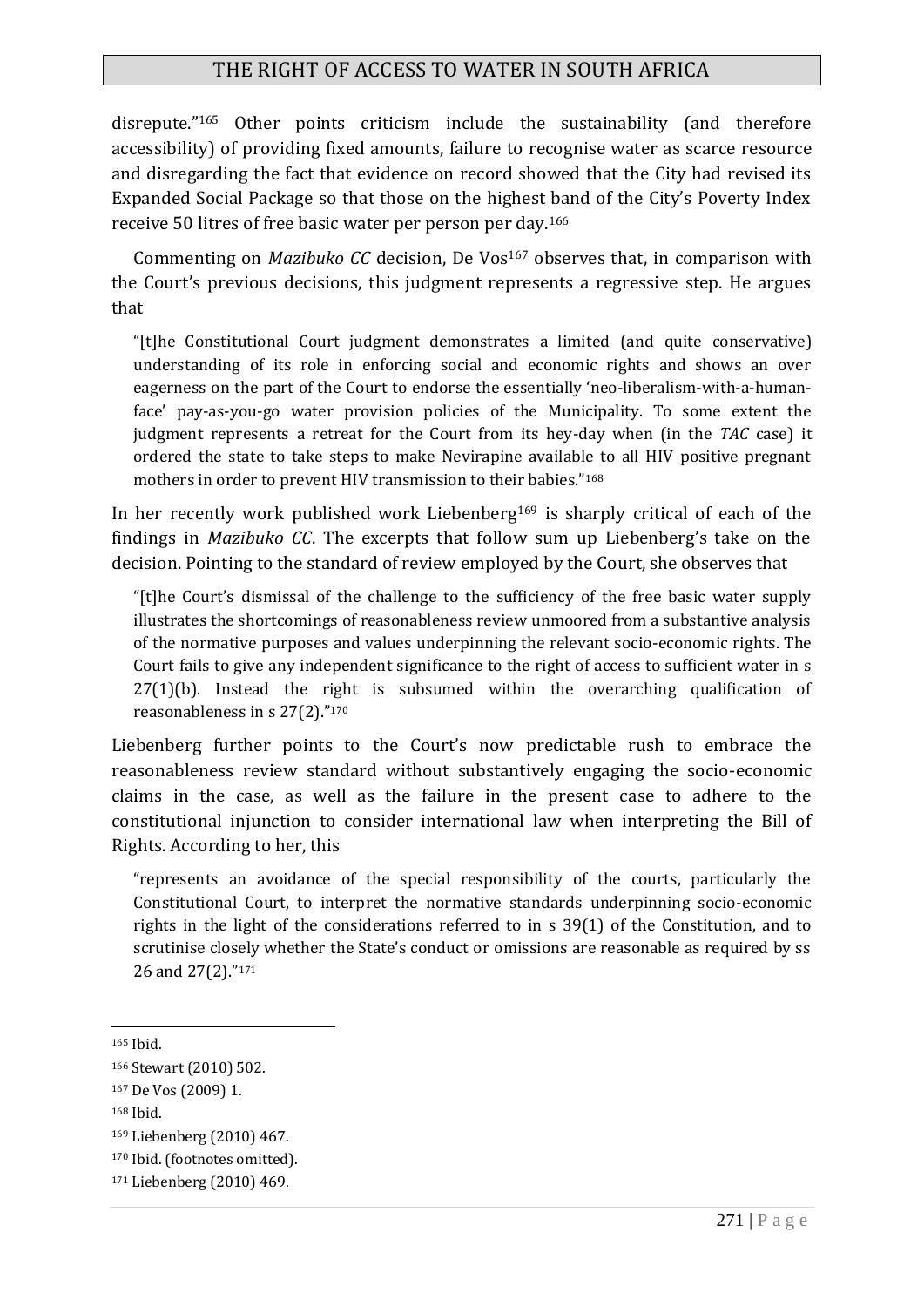Overall, Liebenberg feels that the Court showed more respect for the executive than is necessary in the manner it dealt with the issues in the case. She observes that

"the Constitutional Court adopts a highly deferential approach to the policy choices of the City, and gives a particularly narrow reading of its own application of the reasonableness standard in the cases of *Grootboom* and *Treatment Action Campaign*."<sup>172</sup>

The criticism that the Constitutional Court – as was the case in *Mazibuko* CC – is sometimes eager to jump to the reasonableness standard of review, and thereby avoid pronouncing on the content of the right in question, seems to be a well-placed one. Steward is to be seconded – but for different reasons – in the observation that the court in *Mazibuko HC* and *Mazibuko SCA* perhaps overreached at the remedial level in prescribing the amount of water to be provided by the City.

It is submitted that in a properly functioning democracy with a relatively competent executive both the above courts should at best simply have declared the current 25 litres per person per day in the enabling legislation inadequate and therefore incompatible with section 27(1) of the Constitution, but left it up to parliament to prescribe the minimum quantity deemed appropriate and affordable.<sup>173</sup> This would on the one hand take care of the credibility concern – the perception that courts are happily encroaching into the executive terrain, and as such avoiding the hostility aroused in the executive by the order of the High Court – while providing partial victory for the residents by declaring current amounts of provided water inadequate.<sup>174</sup> We should bear in mind that, in strategizing for successful socio-economic rights litigation, one is advised to "choos[e] cases in which the State is not required to allocate more than minimal resources, or additional resources".<sup>175</sup> Thus the Constitutional Court's conclusion in the *Mazibuko* case came as no surprise to some observers.

#### **6 CHALLENGES IN ACCESSING WATER BY POOR SOUTH AFRICANS**

Despite improvements in government services to the poor, there are concerns. Data released by Statistics South Africa in 2007 indicated that it has proven difficult to reach many of the poorest municipal districts as well as informal settlements and farm workers. As a result poor households continue to lag in access to government services. For instance, in 2005, one-half of poor households still had no piped water on site and a

<sup>172</sup> Ibid (footnotes omitted).

<sup>&</sup>lt;sup>173</sup> In India, where such overreaching conduct is prevalent, courts have deemed necessary to usurp the function of the executive as they see the executive as incompetent. See Gonsalves (2005) 177.

<sup>174</sup> For instance, the City of Johannesburg mayor, Amos Masondo, was reported to have said in reaction to the High Court order: "Judges are not above the law. We don't want judges to take the role of Parliament, the role of the National Council of Provinces, the role of the legislature and the role of this council. Judges must limit their role." See *Business Day* (15 May 2008).

<sup>175</sup> Chenwi (2008) 10.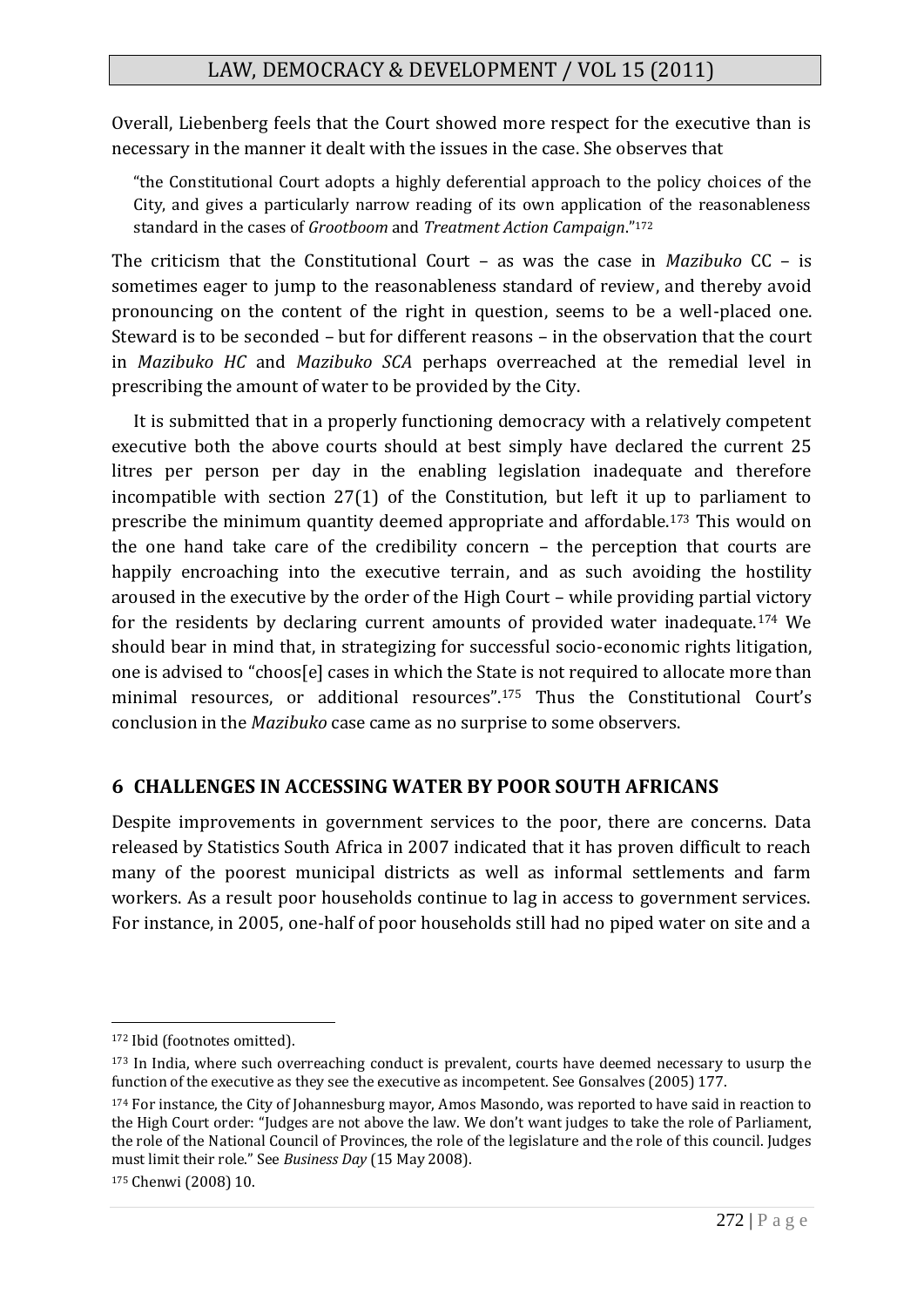third had no electricity. According to the state, these shortfalls place a burden on women and girls who continue to undertake most household labour.<sup>176</sup>

The data shows that poor households also find it difficult to pay for services. In September 2005, 3,3% of households spending under R800 a month who had access to water said they had been cut off in the last month for failure to pay. In contrast, among better-off households cut-offs for water totalled 2,1%.

The government concedes that households often do not know what programmes are available, and government does not always correctly identify the needs of households and communities. Furthermore, the working poor may find it hard to prove they are indigent and so end up paying for education, health, water and electricity.<sup>177</sup> Moreover, the extension of government services has not always been co-ordinated to ensure they support each other. For instance, plans for new housing settlements do not always include clinics, schools, retail and industrial sites or public transport. Sometimes people who are eligible for social grants cannot get the necessary identification documents.<sup>178</sup>

According to the government, this picture "points to some gaps in the existing government services. These include lack of services for unemployed able-bodied people, deficiencies with regard to reach and coverage of some of the services currently provided [as well as] inefficiencies in the provided services."<sup>179</sup>

The quality and maintenance of the infrastructure is also an issue in the provision of basis water supply to citizens. In the beginning of 2010 the government acknowledged that, while the country does not enjoy abundance of water resources, it continues to lose a lot of water through leaking pipes and inadequate infrastructure. The government then committed itself to halving this problem by 2014.<sup>180</sup>

#### **7 CONCLUSION AND RECOMMENDATIONS**

We have come a long way since the time when many doubted whether the right of access to adequate water was justiciable, pointing to its glaring exclusion from the International Bill of Rights. Today, from the general comments of UN human rights treaty bodies and regional decisions to a number of international conferences and declarations, as well as a growing body of academic literature on the subject, it is clear that the right of access to sufficient water is as legally enforceable as any other right listed in the International Bill of Rights.

The right of access to sufficient water is essential for dignified existence, let alone the fact that it is a source of life, so to speak. In South Africa, from statistics and surveys

<sup>176</sup> Anti-Poverty Strategy (2008) 36.

<sup>177</sup> Anti-Poverty Strategy (2008) 46.

<sup>178</sup> Ibid.

<sup>179</sup> Ibid.

<sup>180</sup> President Jacob Zuma "The state of the nation address to the joint sitting of parliament" February 11, 2010, available a[t http://www.thepresidency.gov.za/pebble.asp?relid=211](http://www.thepresidency.gov.za/pebble.asp?relid=211) (accessed 8 July 2011).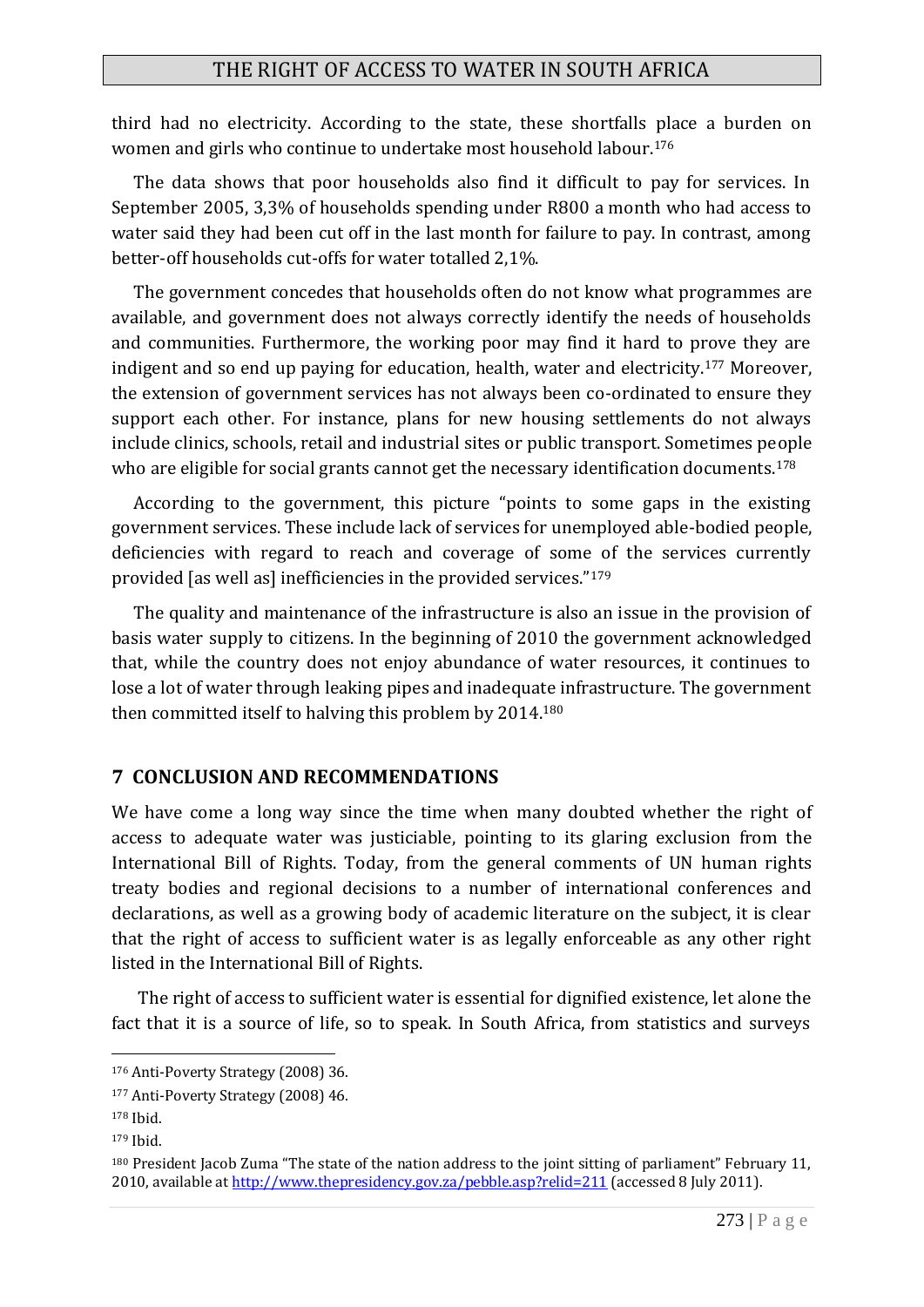released at regular intervals, it is clear that great strides have been made since 1994 in bringing basic services such as water to many poor households. However, statistics also reveal that a great many are still either denied or have insufficient access to water. This is a cause for concern. By government's own admission,

"clean water [and] adequate sanitation [is] critical in overcoming poverty. On the other hand, in the context of persistent inequalities and social divisions, delays in obtaining services, lower levels of service and relatively high levels of disconnection in poor communities generate considerable anger."<sup>181</sup>

Though heavily criticised by some commentators, the Constitutional Court decision in the *Mazibuko* case has been embraced by others. McKaizer praises the decision for what he regards as the balanced way it dealt with the lawfulness and reasonableness of the City's Free Basic Water policy and the introduction of pre-paid meters. According to him, "O'Regan situated the court comfortably between the rock of passively deferring to government policy processes on the one hand and the hard place of subverting the government's right to make policy on the other. The Constitutional Court's pro-poor credentials remain intact."<sup>182</sup> De Vos, while generally critical of the judgment, points out that the decision

"does add two interesting and welcome innovations to the jurisprudence on social and economic rights. First, it states that the government has a duty continually to review its policies to ensure the progressive realisation of social and economic rights – something the City of Johannesburg was willing to do in this case. Second, the judgment views social and economic rights adjudication as part of a broadening of democracy as it helps to hold the government accountable for its actions."<sup>183</sup>

Indeed, the contribution of the judiciary in the litigation of the right of access to water in recent decisions, particularly the attempts by *Mazibuko HC* and *Mazibuko SCA* to provide normative content to the right of access to sufficient water in the Constitution is notable. These two decisions – while clearly problematic from a separation of powers point of view – have been embraced for their pro-poor attitude which is evident not only in declaring that the current 25 litres per person per day is inadequate, and therefore incompatible with section 27(1) of the Constitution, but also in daring to go so far as prescribing the minimum amount of water to be provided by the City as part of the remedy. However, to preserve and foster cordial and co-operative relations between the judiciary and other arms of the state, it seems appropriate that parliament and the executive, not courts, should determine what the minimum obligations of government are.

<sup>181</sup> Anti-Poverty Strategy (2008) 35.

<sup>182</sup> McKaizer (2009) 1.

<sup>183</sup> De Vos (2009) 1.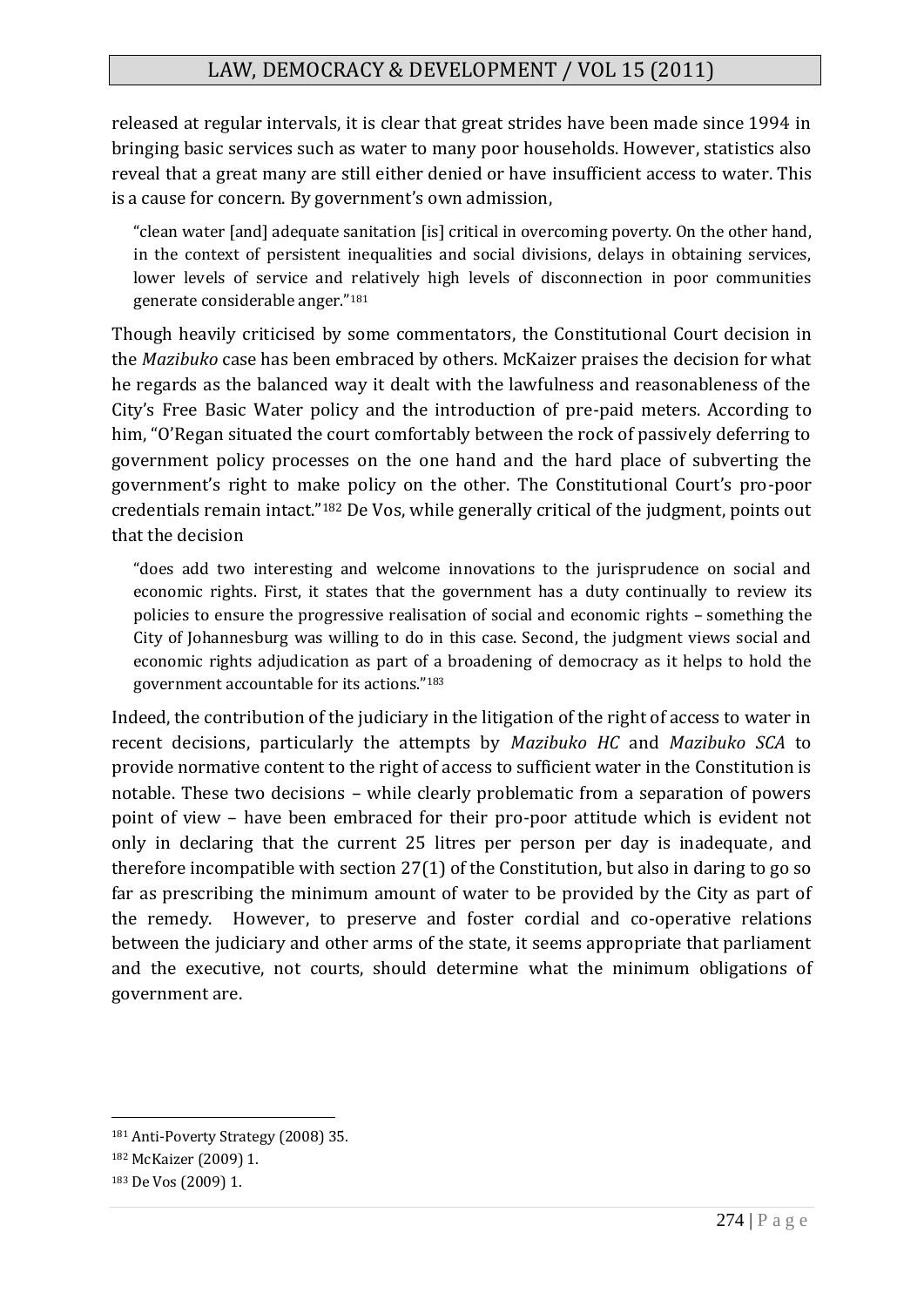Finally, in order for the state to comply with its obligations in terms of the Constitution, and emanating from the international norms referred to above, it is recommended that the state should ensure the following:<sup>184</sup>

(i) Every South African inhabitant should have access to water. The state should prioritise improvement of access to water in those areas where the greatest need exists.

(ii) Every inhabitant has access to enough water to meets basic needs. Such water should be of adequate quality.

(iii) Water sources are as close as possible to households.

(iv) Water is available on a daily basis.

(v) Water provision services are easily maintainable, effective, reliable and flexible enough to upgrade easily.

(vi) Water is as affordable as possible, especially to the disadvantaged and vulnerable members of the South African society.

(vii) Adequate policy is developed and monitored to prevent pollution of water resources and encourage water conservation.

(viii) Water use is managed and controlled adequately.

(ix) The state monitors the right to water and provide, as far as possible, effective remedies for violations.

(x) Finally, the state takes appropriate measures to urgently deal with the reported raising levels of the underground acid mine water in the City of Johannesburg. If not attended to, this poses a huge environmental threat and would violate section 24 of the Constitution.

# **SELECT BIBLIOGRAPHY**

#### **UN Documents**

<u>.</u>

Committee on Economic, Social and Cultural Rights *General Comment No. 4 The right to adequate housing* (1991), 6th session, CESCR 1991/12/13.

Committee on Economic, Social and Cultural Rights *General Comment No. 6 The economic and cultural rights of older persons* (1995), 13th session, CESCR 1995/12/08.

<sup>184</sup> See also Langford and Kok (2005) 207-208.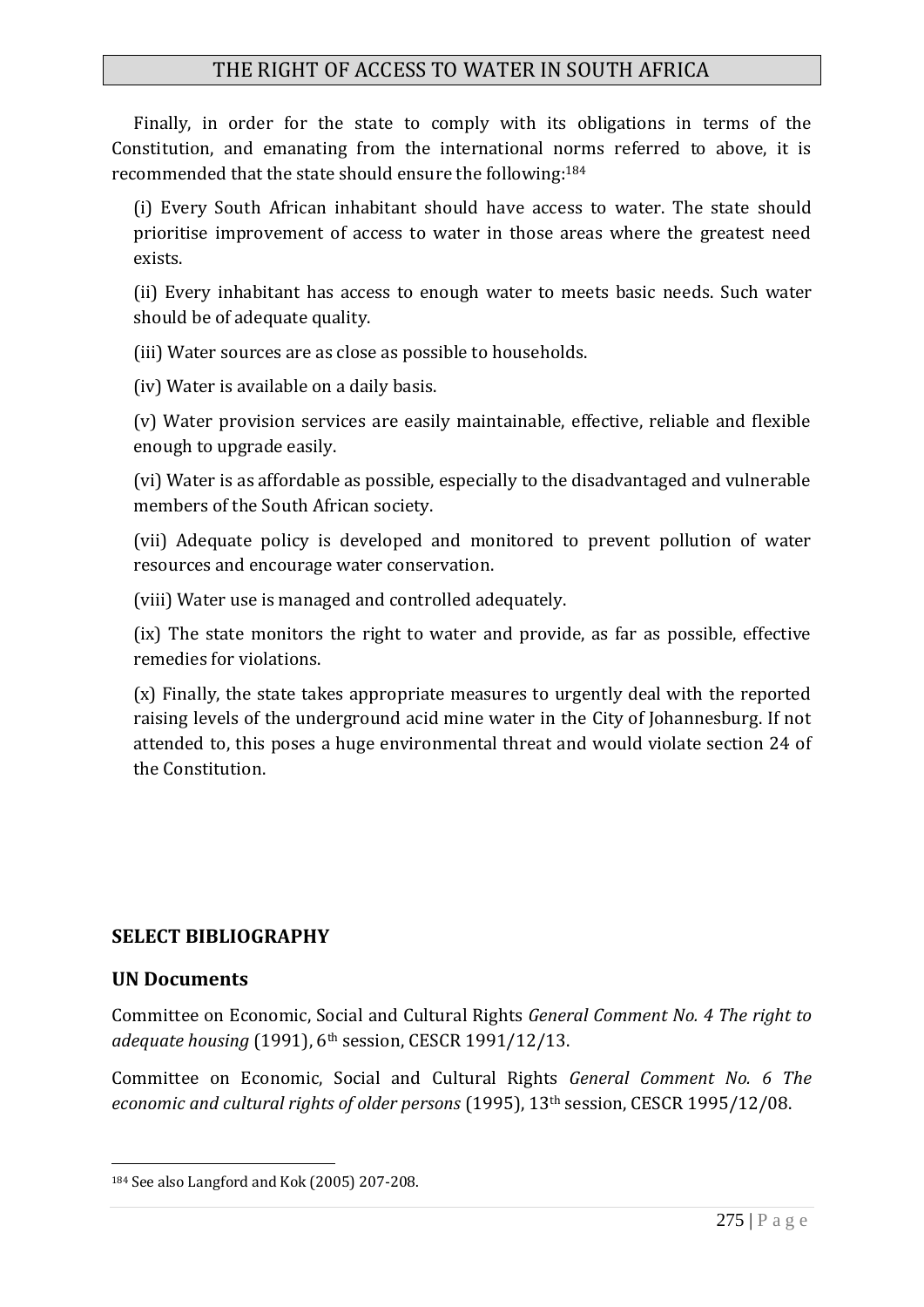Committee on Economic, Social and Cultural Rights *General Comment No. 14 The right to the highest attainable standard of health* (2000), 22ND session, CESCR 2000/8/11.

Committee on Economic, Social and Cultural Rights *General Comment No. 15* (2002), 29th session, CESCR 2002/10/11.

Word Water Assessment Programme *3rd UN World Water Development Report: Water in a Changing World* (2009), available at [http://www.unesco.org/water/wwap/](http://www.unesco.org/water/wwap/%20wwdr/wwdr3/pdf/WWDR3_Water_in_a_Changing_World.pdf) wwdr/wwdr3/pdf/WWDR3 Water in a Changing World.pdf (accessed 6 July 2011)

UN *Report of the UN Conference on Environment and Development* (1992) 21 UN.

UN *Programme of Action of the UN International Conference on Population and Development* (1992) 2 UN.

UN, OHCHR, IPU (2007) *From Exclusion to Equality: Realising the Rights of Persons with Disabilities* 1, available at [http://www.ohchr.org/EN/HRBodies/CRPD/Pages/](http://www.ohchr.org/EN/HRBodies/CRPD/Pages/%20CRPDIndex.aspx)  [CRPDIndex.aspx](http://www.ohchr.org/EN/HRBodies/CRPD/Pages/%20CRPDIndex.aspx) (accessed 12 December 2011).

OHCHR 2010 *Monitoring the Convention on the Rights of Persons with Disabilities: Guidance for Human Rights Monitors* 52, available at [http://www.ohchr.org/](http://www.ohchr.org/%20EN/HRBodies/CRPD/Pages/CRPDIndex.aspx)  [EN/HRBodies/CRPD/Pages/CRPDIndex.aspx](http://www.ohchr.org/%20EN/HRBodies/CRPD/Pages/CRPDIndex.aspx) (accessed 12 December 2011).

#### **South African Legislation**

Water Services Act 108 of 1997

National Water Act 36 of 1998

#### **Books**

Danieli Y, Stamatopoulou E and Diaz C *The Universal Declaration of Human Rights: Fifty Years and Beyond*: Baywood Publishing Company (1999).

Gonsalves C "Reflections on the Indian experience" in Squires J, Langford M and Thiele B *The Road to a Remedy: Current Issues in the Litigation of Economic, Social and Cultural Rights*: COHRE (2005).

Langford M and Kok "The right to water" in Brand and Heyns *Socio-Economic Rights in South Africa*: Pretoria University Law Press (2005).

Liebenberg S *Socio-Economic Rights: Adjudication under a transformative constitution*: Juta (2010)

McLean K *Constitutional Deference, Courts and Socio Economic Rights in South Africa*: Pretoria University Law Press (2009).

#### **Journal articles**

Chenwi L "Litigating socio-economic rights through amicus briefs: Challenges and strategies" (2008) 10 *ESR Review* 10.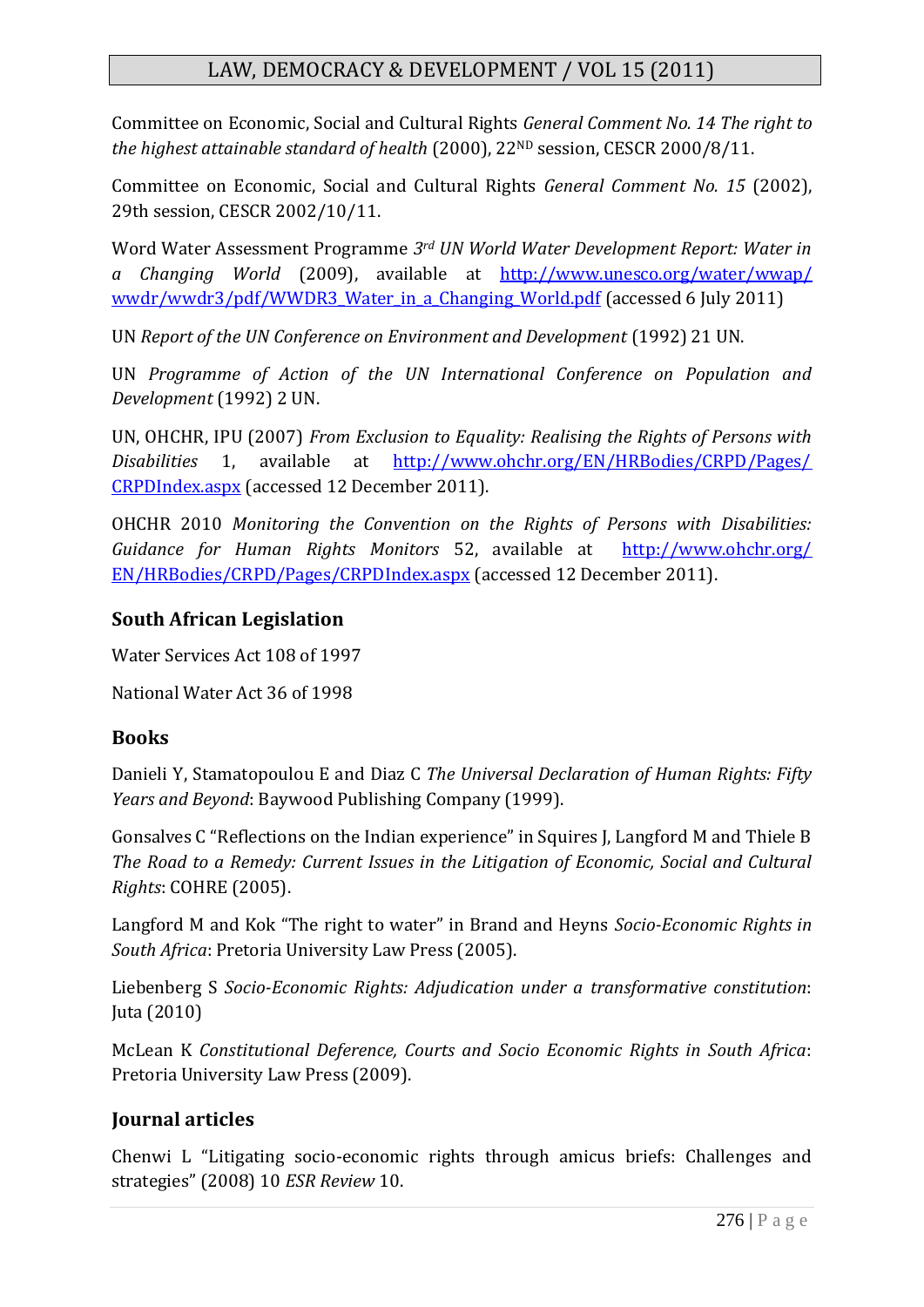Chirwa D "A Fresh Commitment to Implementing Economic, Social and Cultural Rights in Africa: Social and Economic Rights Action Center (SERAC) and the Center for Economic and Social Rights v. Nigeria*"* (1999) 3 *ESR Review* 19.

De Visser J (2001) "Disconnection of water supply" (2001) 3 *Local Government Bulletin* 1.

Dugard J and Liebenberg S "Muddying the waters: the supreme court of appeal's judgment in the *Mazibuko* case" 2009 10 *ESR Review* 11.

Fitzmaurice M "The human right to water" (2007) 18 *Fordham Environmental Law Review* 537.

Gleick P "The human rights to water" 1999 *Water Policy* 1(5) 487.

Hardberger A "Life, liberty and the pursuit of water: Evaluating water as human right and the duties and obligations it creates" (2005) 4 *Northwestern University Journal of Human Rights* 331.

Nwobike J **"**The African Commission on Human and Peoples' Rights and the Demystification of Second and Third Generation Rights under the African Charter: *Social and Economic Rights Action Center (SERAC) and the Center for Economic and Social Rights (CESR) v Nigeria*" (2005) 1 *African Journal of Legal Studies* 129.

Stewart L "Adjudicating Socio-Economic Rights Under a Transformative Constitution" (2010) 28 *Penn State International Law Review* 487.

Winkler I "Judicial enforcement of the Human Right to Water – Case Law from South Africa, Argentina and India" (2008) 1 *Law, Social Justice and Global Development* 10, available at http://www2.warwick.ac.uk/fac/soc/law/elj/lgd/2008\_1/winkler/ [winkler.pdf](http://www2.warwick.ac.uk/fac/soc/law/elj/lgd/2008_1/winkler/%20winkler.pdf) (accessed 7 July 2011)

#### **Online articles**

De Vos P "Water is life (but life is cheap)" (2009) *ConstitutionallySpeaking Blog*, available at <u><http://constitutionallyspeaking.co.za/water-is-life-but-life-is-cheap></u> (accessed 7 June 2011).

Editorial "Masondo takes on water judge" *BusinessDay* (15 May 2008)

McKaizer E "Court strikes right balance on water for poor people" 2009 *Business Day* online, available at [http://www.businessday.co.za/articles/Content.aspx?id=83847,](http://www.businessday.co.za/articles/Content.aspx?id=83847) (accessed 7 June 2011).

#### **Newspaper articles**

Mashele E "No water for Dwarsloop" *The New Age* June 22, 2011.